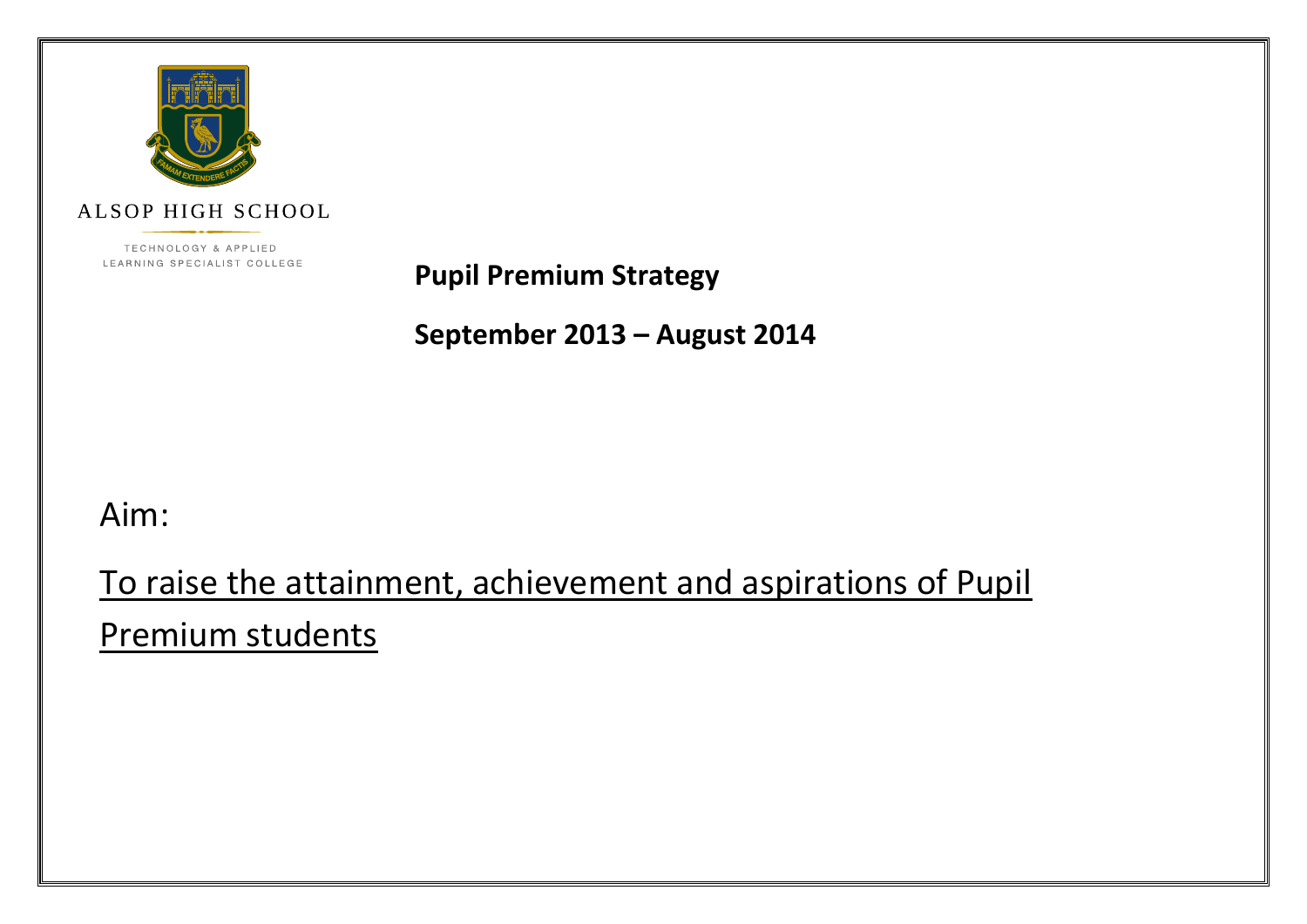# **Purpose**

- The Government believes the Pupil Premium, which is additional to main school funding, is the best way to address the current underlying inequalities between children eligible for free school meals (FSM) and their peers, by ensuring funding to tackle disadvantage, reaches the pupils who need it most.
- It is for schools to decide how the Pupil Premium is spent, since they are best placed to assess what additional provision should be made for the individual pupils within their responsibility.
- At Alsop, we find Pupil Premium an essential component to our school funding, which allows us to introduce, analyse and build strategies which ensure our students, in receipt of the grant, have a complete educational experience, attain their full potential and the 'gap' between them and their peers is 'narrowed'.

# **Finance**

- Allocated in terms of a financial year (April to April)
- Accountability and evaluation are presented in terms of an Academic Year (Sept Sept)
- Meaning 5/12 are taken from the current financial year's grant, with 7/12 to be taken from the following year
- Following this format, the amount of Pupil Premium received in Alsop High School is:

| <b>Dates</b><br>(financial) | <b>Amount</b><br>(E) | <b>Dates</b><br>(academic) | <b>Amount</b><br>(E) |
|-----------------------------|----------------------|----------------------------|----------------------|
| April 2012 – April 2013     | 522,600              | Sept 2011 – Sept 2012      | 407,840              |
| April 2013 - April 2014     | 806,469              | Sept 2012 – Sept 2013      | 640,878              |
| April 2014- April 2015      | 821,865              | Sept 2013 – Sept 2014      | 818,883              |
|                             |                      | Sept 2014 – April 2015     | 479,421              |

| Year.<br>$\neg$ true<br>Numeracy<br>Up<br><u>~</u><br>and<br>Liter<br>Jaluh -<br>'au | ົາດາ<br><u>_</u><br>∴ Anr‼<br>$\mathbf{A}$<br>ZU I'<br><br>201 | 2,000.<br>$\sim$ |
|--------------------------------------------------------------------------------------|----------------------------------------------------------------|------------------|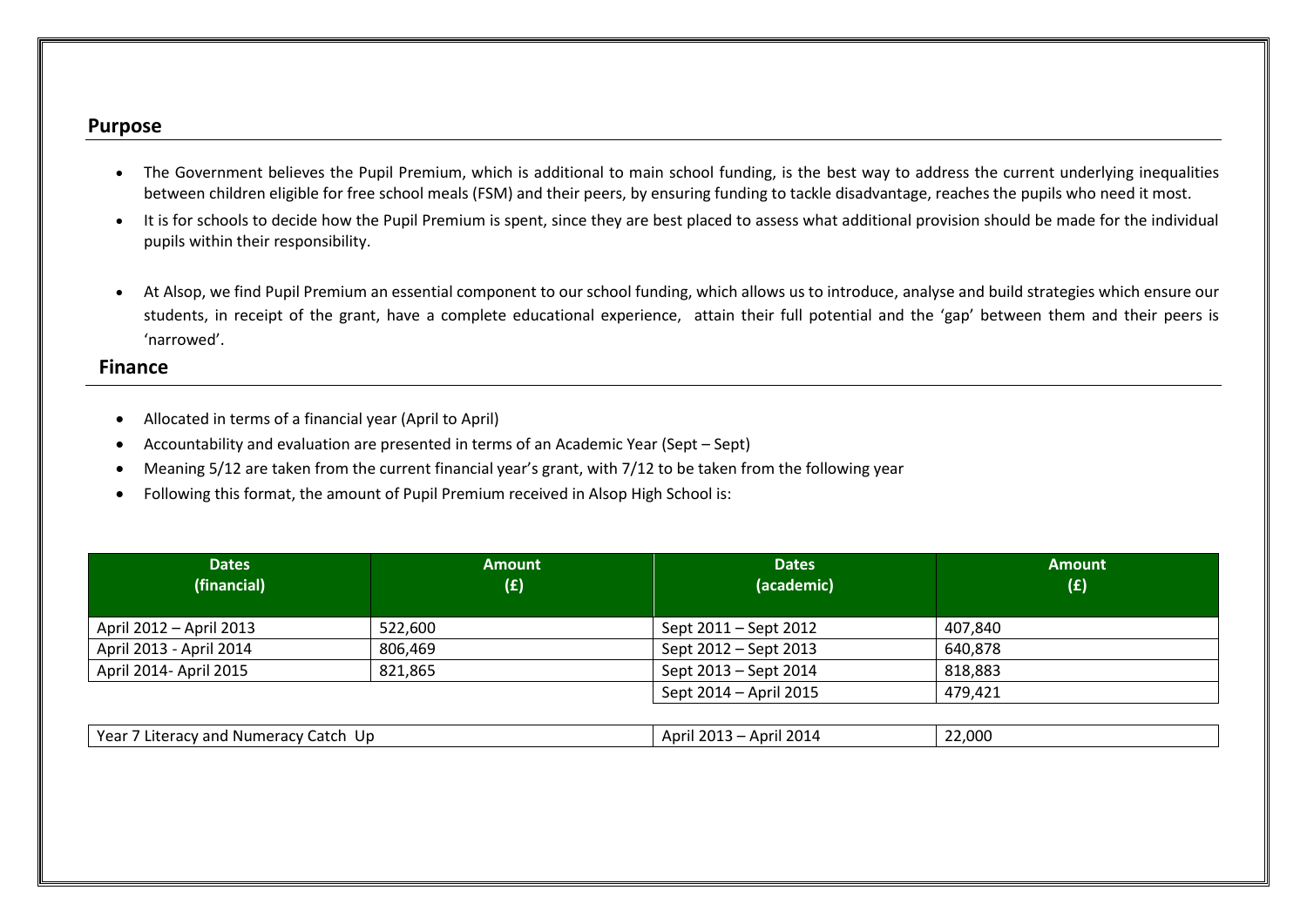# **School Context 2013**

Our School Vision states "Alsop High School is a school of first choice, with a welcoming, caring and successful environment which promotes and values the achievement of all students." We aim to ensure this ethos is maintained by appropriating our Pupil Premium Funding in the right areas to ensure success for our disadvantaged students.

|                | 2011  | 2012  | 2013  |    | 20th<br>percentile | 40th<br>percentile | 60th<br>percentile | 80th<br>percentile |       |
|----------------|-------|-------|-------|----|--------------------|--------------------|--------------------|--------------------|-------|
| Number on roll |       |       |       |    |                    |                    |                    |                    |       |
| School         | 1,786 | 1,776 | 1,771 |    |                    |                    |                    |                    |       |
| National       | 986   | 990   | 978   | 17 | 652                | 864                | 1,060              | 1,307              | 2,543 |

|          | 2011 | 2012 | 2013 |                                                               | 20th<br>percentile | 40th<br>percentile | 60th<br>percentile | 80th<br>percentile |      |
|----------|------|------|------|---------------------------------------------------------------|--------------------|--------------------|--------------------|--------------------|------|
|          |      |      |      | % of pupils known to be eligible for free school meals (FSM)* |                    |                    |                    |                    |      |
| School   | 46.0 | 62.0 | 63.2 |                                                               |                    |                    |                    |                    |      |
| National | 15.9 | 26.7 | 28.2 | 0.8                                                           | 13.8               | 21.0               | 29.8               | 43.8               | 97.0 |

|                                     | 2011 | 2012 | 2013 |      | 20th<br>percentile | 40th<br>percentile | 60th<br>percentile | 80th<br>percentile |      |
|-------------------------------------|------|------|------|------|--------------------|--------------------|--------------------|--------------------|------|
| <b>School Deprivation Indicator</b> |      |      |      |      |                    |                    |                    |                    |      |
| School                              | 0.48 | 0.48 | 0.47 |      |                    |                    |                    |                    |      |
| National                            | 0.21 | 0.21 | 0.22 | 0.04 | 0.11               | 0.16               | 0.22               | 0.33               | 0.64 |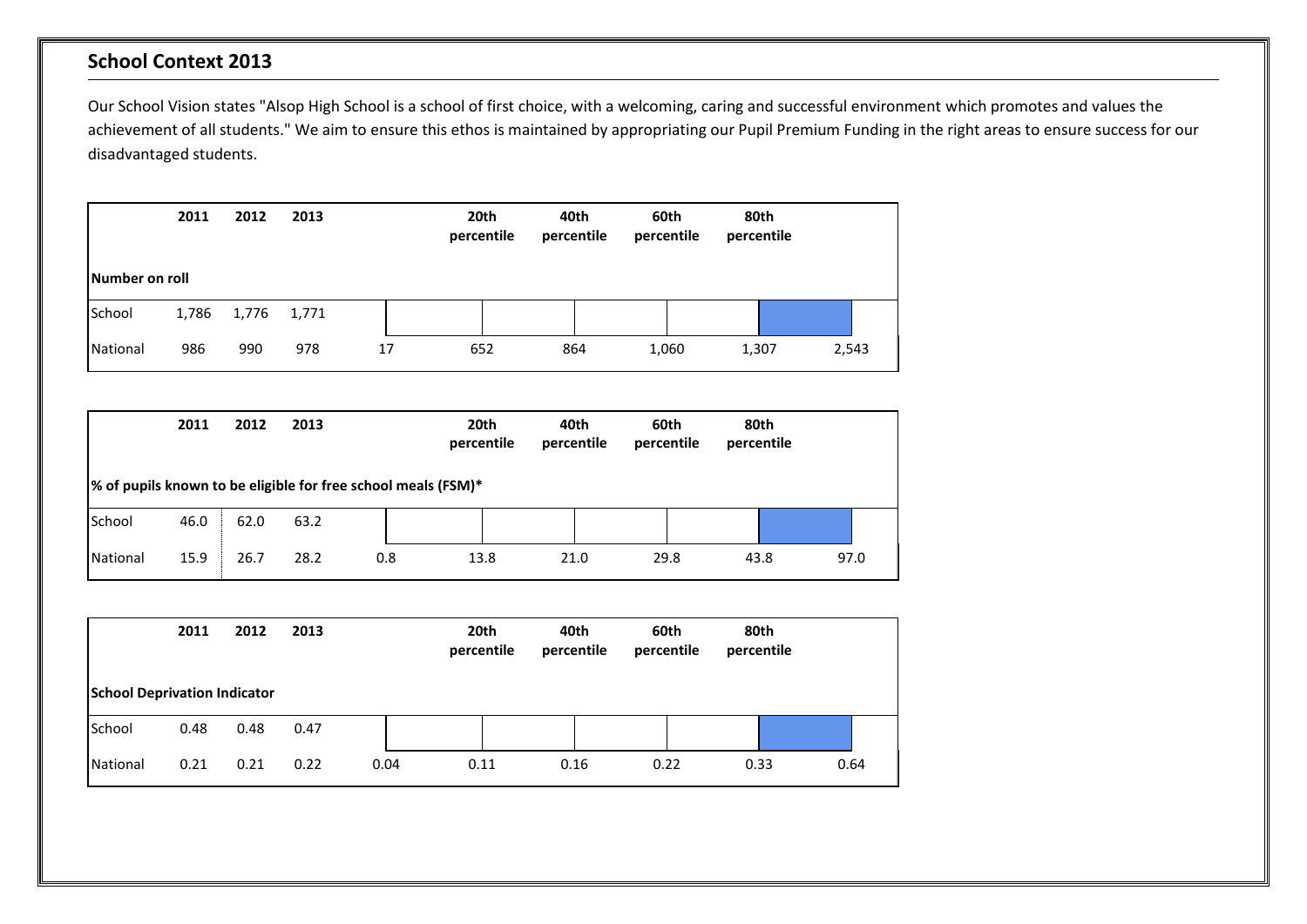|                | Year 7 | Year 8 | Year 9 | Year 10 | Year 11 |
|----------------|--------|--------|--------|---------|---------|
| Number on roll | 255    | 289    | 292    | 290     | 284     |
| %FSM*          | 62.0   | 69.2   | 60.6   | 62.4    | 61.6    |

*\*Please note that the above data was sourced from Raise Online dataset 2013*

- We currently have 1771 students on roll, including the sixth form (Census January 2013); 1400 in years 7-11.
- 63.2% of students (Years 7-11) have been entitled to FSM; this is significantly higher than the national average of 28.2% (Raiseonline 2013), with a number of Looked After Children from 2 Local Authorities. There are 885 pupils who are able to access support through the Pupil Premium funding.
- We strive to ensure all students affected by deprivation factors are benefitted by this funding and continually update Key to Success data to ensure a current and precise Pupil Premium cohort.

# **Key Facts - September 2013 - September 2014 - £818,883**

- The level of the premium was £900 per eligible 'Ever 6' pupil in April 2013 April 2014 **- £468,300**
- The level has been increased to £935 per eligible 'Ever 6 student in April 2014 April 2015 (eligibility based on January 2014 census)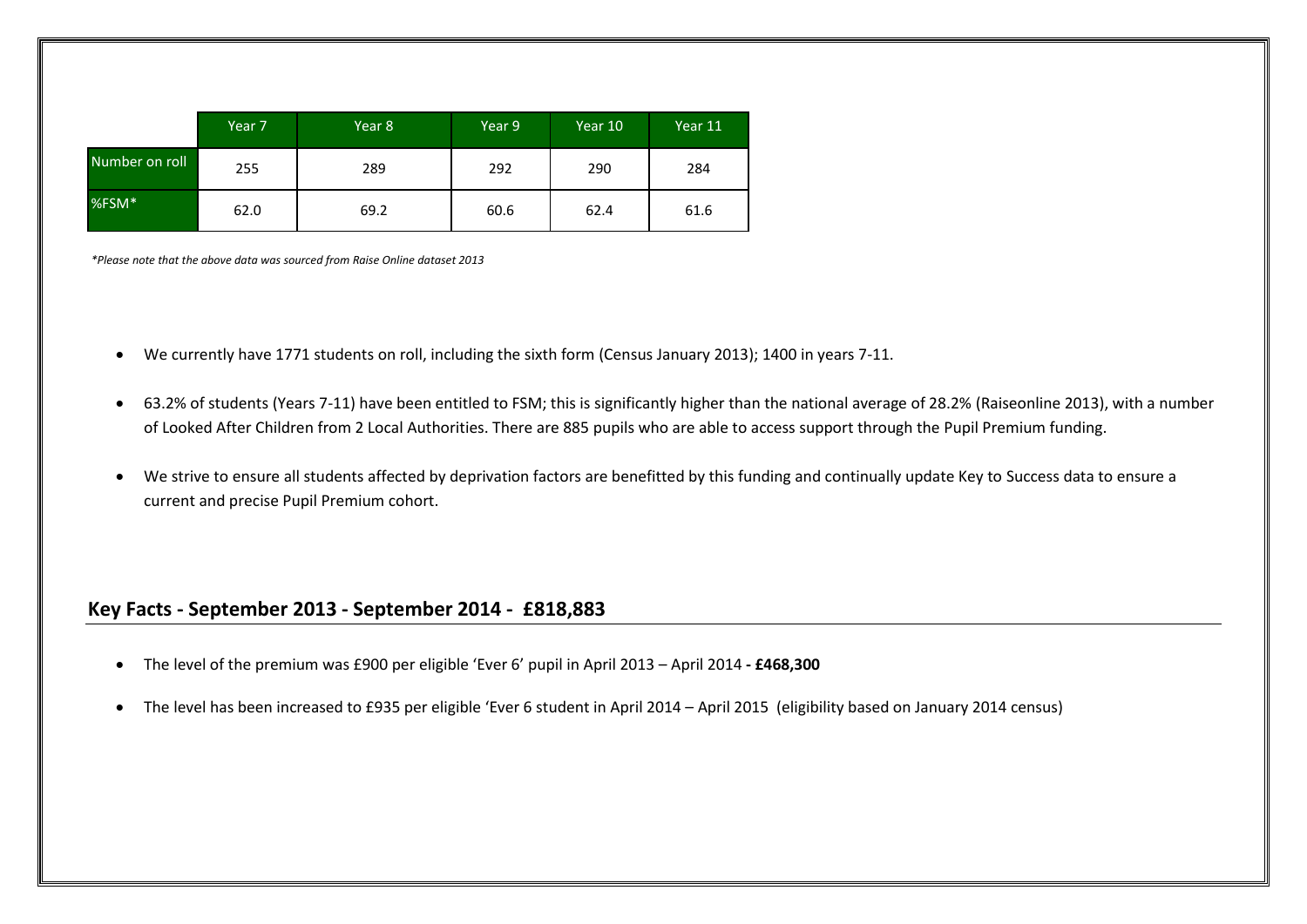# **Continuation of Schemes 2013 -2014**

We have decided to continue to support the following schemes using our Pupil Premium Grant, as following review, analysis and discussion these have proved to be successful and Pupil Premium Funding is being used for their upkeep and development:

We plan to *increase* focus and spend of areas highlighted in green and reduce areas in yellow

- Access Centre Staffing (£50,000)
- Art Foundation Course (25,000)
- Attendance Officers (£36,000)
- Attendance Team Office (£300)
- Booster classes Easter (£500)
- Breakfast Club (£2500)
- Bus Passes (£4000)
- CEIAG (£25,000)
- Data and Examination Team (£90,000)
- Easter Revision Classes (£2,730)
- Education Welfare Officer (£18,150)
- External examinations (Appropriate entry) (£15,000)
- Extra –curricular activities (£5,000)
- Home-School Liaison Officer (£33,229)
- Curriculum Bonus(EBacc) (£49,000)
- Increased Flexibility Program (£60,000)
- Focussed Intervention (curriculum time) (£40,000)
- Focussed Intervention (extra-curricular) (£20,000)
- Learning Support Assistants (£50,000)
- Literacy and Numeracy lessons (£15,000)
- Literacy and Numeracy TLR's (£10,000)
- Leadership & Management support (£5,000)
- Out of school learning (£1,000)
- Revision sessions (£700)
- Pastoral Support Mentors (£80,000)
- Planners (£4,000)
- Primary Liaison (£20,000)
- Pupil Premium School Improvement Group (£15,000)
- Pupil Progress files (£1,000)
- Rewards (£10,000)
- Reading Buddy Scheme (£200)
- Staff Training and Development (£2,000)
- Study clubs / Extra-curricular clubs (£5,000)
- Subsidise educational experiences (£5,000)
- Survey Monkey (£400)
- Summer School (sepate)
- Teaching and Learning (Improvement)(£1,500)
- Truancy Call (5,000)
- Uniform allowance (4,000)
- Walton Youth Project (2,000)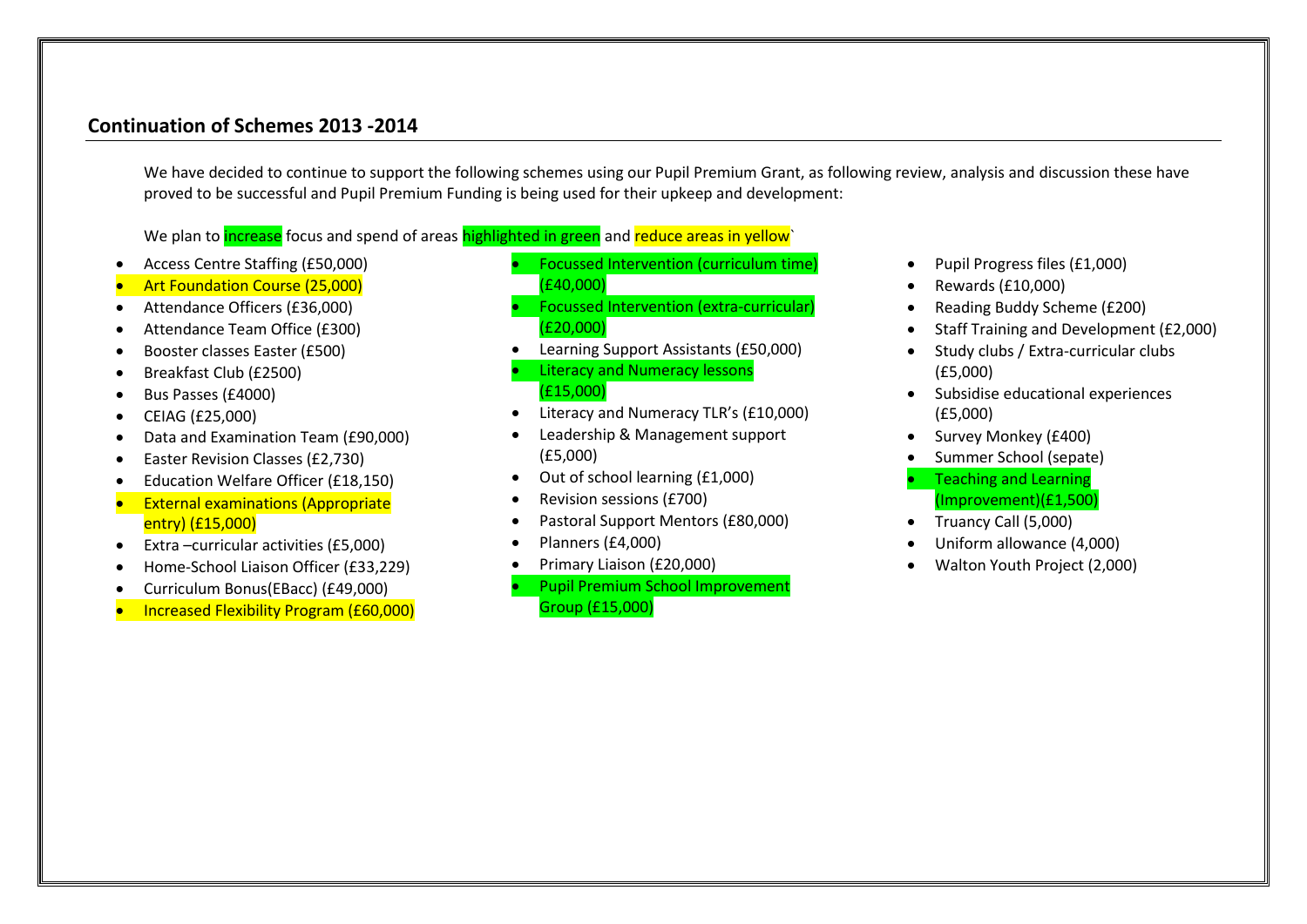# **Deployment of Future Spending 2013-2014**

Following consultation we decided to also fund the following areas to ensure we are 'Narrowing the Gap'**.**

| <b>Area for</b><br>development<br>linked to SEF                           | What we will do                                                                                                                                                                                                                                                              | <b>Person</b><br><b>Responsible</b>                           | <b>Timescale</b>                                         | <b>Person who</b><br>will manage<br>and monitor                       | We will know we are<br>making progress<br>because                                                                                                                                            | <b>What success</b><br>will look like                                                                                                    | <b>Resources</b><br>and Costing                                                          |
|---------------------------------------------------------------------------|------------------------------------------------------------------------------------------------------------------------------------------------------------------------------------------------------------------------------------------------------------------------------|---------------------------------------------------------------|----------------------------------------------------------|-----------------------------------------------------------------------|----------------------------------------------------------------------------------------------------------------------------------------------------------------------------------------------|------------------------------------------------------------------------------------------------------------------------------------------|------------------------------------------------------------------------------------------|
| <b>Improve</b><br><b>Literacy and</b><br><b>Numeracy</b><br><b>Skills</b> | Employ Key Stage 2<br>teacher to focus on<br>small groups of Year 7<br>Distinct Literacy and<br>Numeracy lessons in<br>Year 7<br>Rolling program to be<br>used in SEN for Key<br>stage 4<br>Peer tutoring - sixth<br>form reading support<br>CPD for staff on how to         | <b>SJD</b><br>DLR/TEL<br><b>DLW</b><br><b>LMT</b><br>OCW/LMT/ | Sep13 -<br>onwards<br>Sep 13<br>Sep 13-<br><b>Jul 14</b> | <b>SJD</b><br>SJD / DLR/TEW<br><b>SJD</b><br><b>OCW</b><br><b>OCW</b> | Improvement in<br>$\bullet$<br><b>Reading Ages</b><br>Increase in % of<br>$\bullet$<br>pupils making 3<br>levels of progress<br>Gap will narrow<br>between PP and<br>Non PP using AP<br>data | At least 70%<br>of students<br>reaching their<br>target grade,<br>at least 30%<br>of the above<br>are exceeding<br>their target<br>grade | £30,000<br>Timetable /<br><b>Staffing</b><br><b>Staffing</b><br>Staffing to<br>train and |
|                                                                           | included Literacy and<br>Numeracy in lessons and<br>how to support students<br>Reading boxes in place<br>in all form rooms for all<br>year groups<br><b>Trialling of Accelerated</b><br>Reading Program with<br>70 students<br>Monitor improvement in<br><b>Reading Ages</b> | <b>NMM</b><br><b>OCW</b><br><b>OCW</b><br><b>DLW</b><br>PBU   | Oct 13<br>June 14<br>July 14                             | <b>OCW</b><br><b>OCW</b><br><b>DLW</b><br>PBU                         | Gap will narrow<br>between PP and<br>non PP from<br>external<br>examination<br>results<br>Gap will narrow<br>$\bullet$<br>between PP and<br>PP national using<br>external                    | Higher % of<br>level 3<br>(KS2)students<br>achieving<br>target grades                                                                    | Supervise<br>(E200)<br>Cost of books<br>(E1,000)<br>Cost of books<br>(E200)              |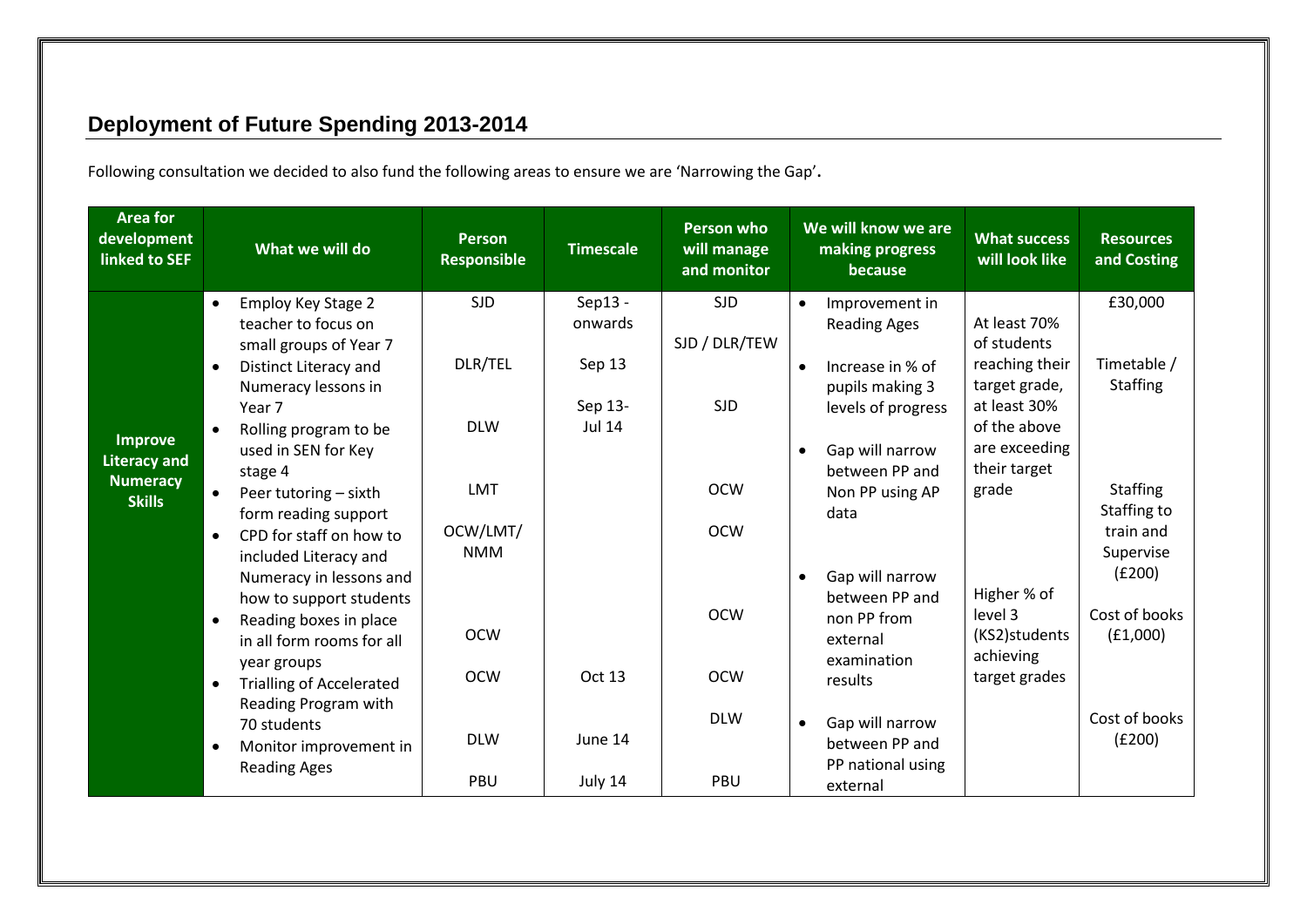|                                                | Enhance provision of<br>$\bullet$<br>previous 2 years                                                                                                                                                                                                                                                                                                                                                                                                                                                                                                  |                          |                                |                                      | examination<br>results                                                                                                                                                                                                             |                                                         | Staffing/<br>Organise                                                               |
|------------------------------------------------|--------------------------------------------------------------------------------------------------------------------------------------------------------------------------------------------------------------------------------------------------------------------------------------------------------------------------------------------------------------------------------------------------------------------------------------------------------------------------------------------------------------------------------------------------------|--------------------------|--------------------------------|--------------------------------------|------------------------------------------------------------------------------------------------------------------------------------------------------------------------------------------------------------------------------------|---------------------------------------------------------|-------------------------------------------------------------------------------------|
|                                                | Summer School<br>Development of<br>$\bullet$<br>Learning Resource<br>Centre                                                                                                                                                                                                                                                                                                                                                                                                                                                                            | <b>CMB</b>               | Jan $14$ – on-<br>going        | <b>OCW</b>                           | Increased number<br>$\bullet$<br>using Learning<br>resource Centre                                                                                                                                                                 |                                                         | Cost of<br>improvement<br>(f500)                                                    |
| <b>September</b><br>'14 update                 | 2 Y7 catch up literacy and numeracy groups established and embedded<br>$\bullet$<br>$\bullet$<br>Mobile library being used in form classes<br>$\bullet$<br>Key skills programme initialised<br>$\bullet$<br>Reading boxes being used during Key Skills as part of reading lessons<br>$\bullet$<br>$\bullet$<br>Literacy stickers introduced<br>$\bullet$<br>Accelerated reading programme expanded for all Year 7 students<br>$\bullet$<br>Successful Pupil Premium Summer school<br>$\bullet$<br>Reading Kite Mark Silver Award received<br>$\bullet$ |                          |                                |                                      | Distinct lessons up and running since Sept 2013– from Sept 2014 to be incorporated into Maths and English lessons<br>Wonderful Wednesdays and briefing used to support staff in best supporting students - Staff Inset on Literacy |                                                         |                                                                                     |
| <b>Improve</b>                                 | Priority given to PP<br>$\bullet$<br>students with regards to<br>First Day Response and<br>HSLO time<br>PP cohort created to<br>$\bullet$<br>monitor attendance<br>compared to whole<br>school                                                                                                                                                                                                                                                                                                                                                         | <b>CLM</b><br><b>PCH</b> | Sep 13-Jul 14<br>Sep 13        | <b>CLM</b><br><b>PCH</b>             | Whole school<br>$\bullet$<br>attendance figures<br>will increase                                                                                                                                                                   | $Gap < 2.0\%$<br>between PP<br>and non PP<br>attendance | Cost of :<br>Attendance<br>Team<br><b>HSLO</b><br><b>EWO</b><br><b>Truancy Call</b> |
| <b>Attendance</b><br>and<br><b>Punctuality</b> | $\bullet$<br>Groups of PP students to<br>be monitored for half<br>term periods to narrow<br>gap<br>Review of free breakfast<br>$\bullet$<br>trial to PP students to<br>encourage into school<br>early - mentors to<br>supervise and support                                                                                                                                                                                                                                                                                                            | PCH/CLM<br><b>PCH</b>    | Nov $13 - Jun$<br>13<br>Sep 13 | PCH / Heads of<br>Year<br><b>PCH</b> | Gap will be<br>$\bullet$<br>narrowed<br>between PP and<br>non PP<br>attendance                                                                                                                                                     | Decreasing<br>number of<br>lates for PP<br>students     | Restaurant<br>Bill                                                                  |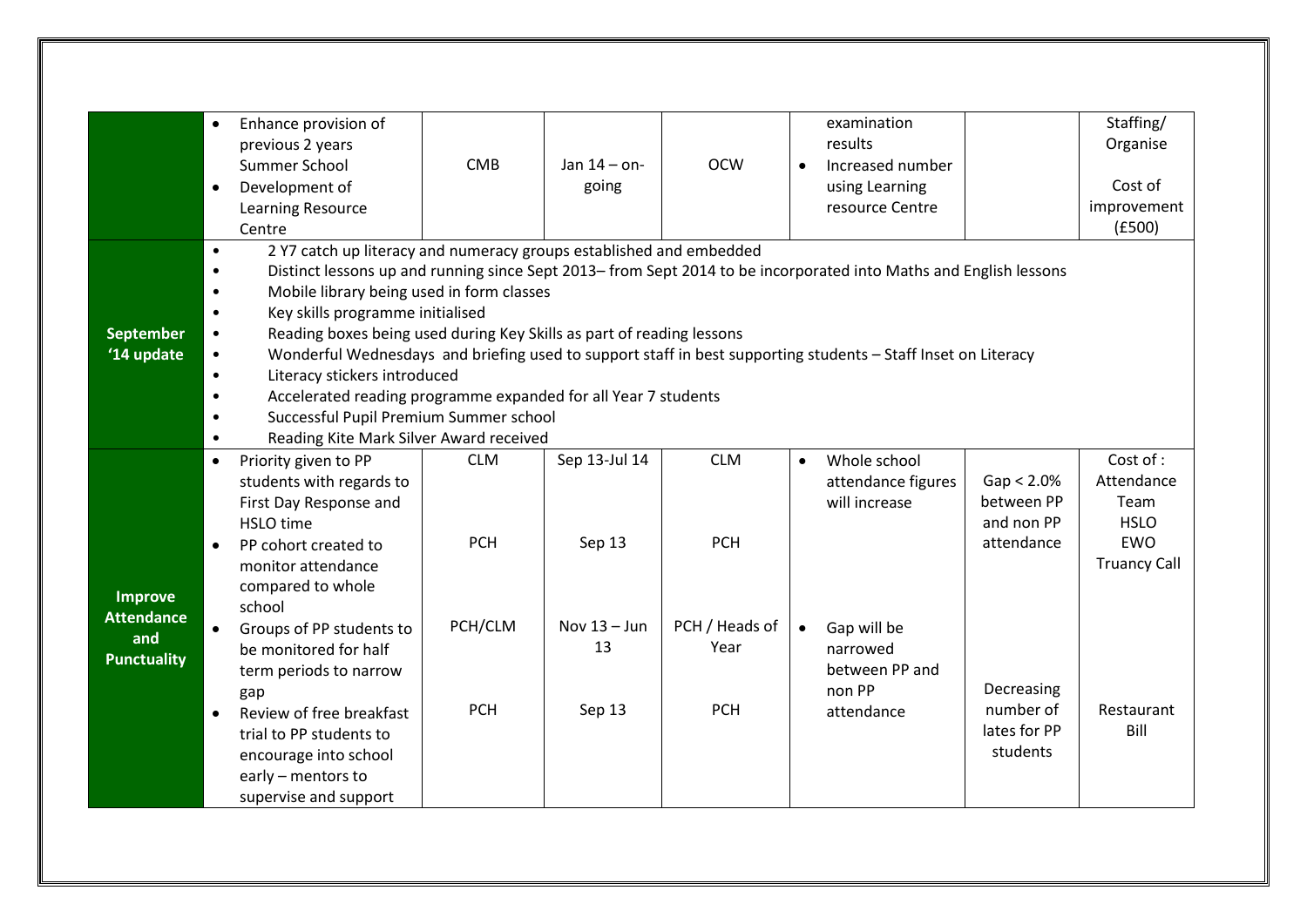|                                                          | Faculty staff to teach in<br>Access Centre (21<br>sessions) per week<br>Development of pre-<br>$\bullet$<br>school Homework<br>/Breakfast club in<br>restaurant - Read and<br>Feed                                                                                                                                                                                                                                                                 | DLR/TEL<br>PCH/OCW/<br><b>CMB</b>                                      | Sep 13<br><b>Nov 13</b>                                                                                  | DLR/TEL<br><b>OCW</b>                                                           |                                                                                                                                                                                                                                                           |                                                                                                                                                   | <b>Staffing</b><br>(E50,000)<br>Staffing /<br>Food |
|----------------------------------------------------------|----------------------------------------------------------------------------------------------------------------------------------------------------------------------------------------------------------------------------------------------------------------------------------------------------------------------------------------------------------------------------------------------------------------------------------------------------|------------------------------------------------------------------------|----------------------------------------------------------------------------------------------------------|---------------------------------------------------------------------------------|-----------------------------------------------------------------------------------------------------------------------------------------------------------------------------------------------------------------------------------------------------------|---------------------------------------------------------------------------------------------------------------------------------------------------|----------------------------------------------------|
| <b>September</b><br>'14 update                           | Attendance of PP cohort has increased by 1.1% to 92.3%, from 91.2% July 2013<br>$\bullet$<br>Faculty staff to teach in access centre established and embedded<br>Read and Feed took precedence over Community area. Staff and VI form students monitor canteen area<br>Monitoring of PP cohorts had limited success - to be reviewed Oct 2014<br>Read and Feed active in restaurant of morning - manned by VI form students and staff<br>$\bullet$ |                                                                        |                                                                                                          |                                                                                 |                                                                                                                                                                                                                                                           |                                                                                                                                                   |                                                    |
| <b>Monitor and</b><br><b>Improve</b><br><b>Behaviour</b> | All PP students<br>$\bullet$<br>highlighted in monthly<br>Pink Slip count<br>Year Heads to monitor<br>$\bullet$<br>behaviour closely<br>Creation of a Behaviour<br>$\bullet$<br>Management working<br>Party<br>Star of the Week focus<br>on PP<br><b>Pastoral Rewards</b><br>$\bullet$<br>budgets to focus on PP                                                                                                                                   | C.Jones<br>Year Heads<br>PHH/DLW<br><b>PCH</b><br>Year<br>Coordinators | Sep $13 -$ Jul<br>14<br>Sep $13 -$ Jul<br>14<br>Jan 2014<br>Sep $13 -$ Jul<br>14<br>Sep $13 -$ Jul<br>14 | Heads of Year /<br>SLT responsible<br>for Year group<br>SMO/NLB<br>Heads of Fac | Pastoral teams<br>$\bullet$<br>enabled to<br>effectively<br>monitor<br>behaviour within<br>year group<br>Relevant students<br>$\bullet$<br>targeted<br>efficiently<br>Number of pink<br>slips issued to PP<br>will decrease in<br>comparison to<br>non PP | Number of<br>pink slips will<br>decrease<br>Gap between<br>those issued<br>to PP and<br>Non PP will<br>narrow<br>Fewer<br>permanent<br>exclusions | Star budget<br>(E500)<br>Rewards<br><b>Budget</b>  |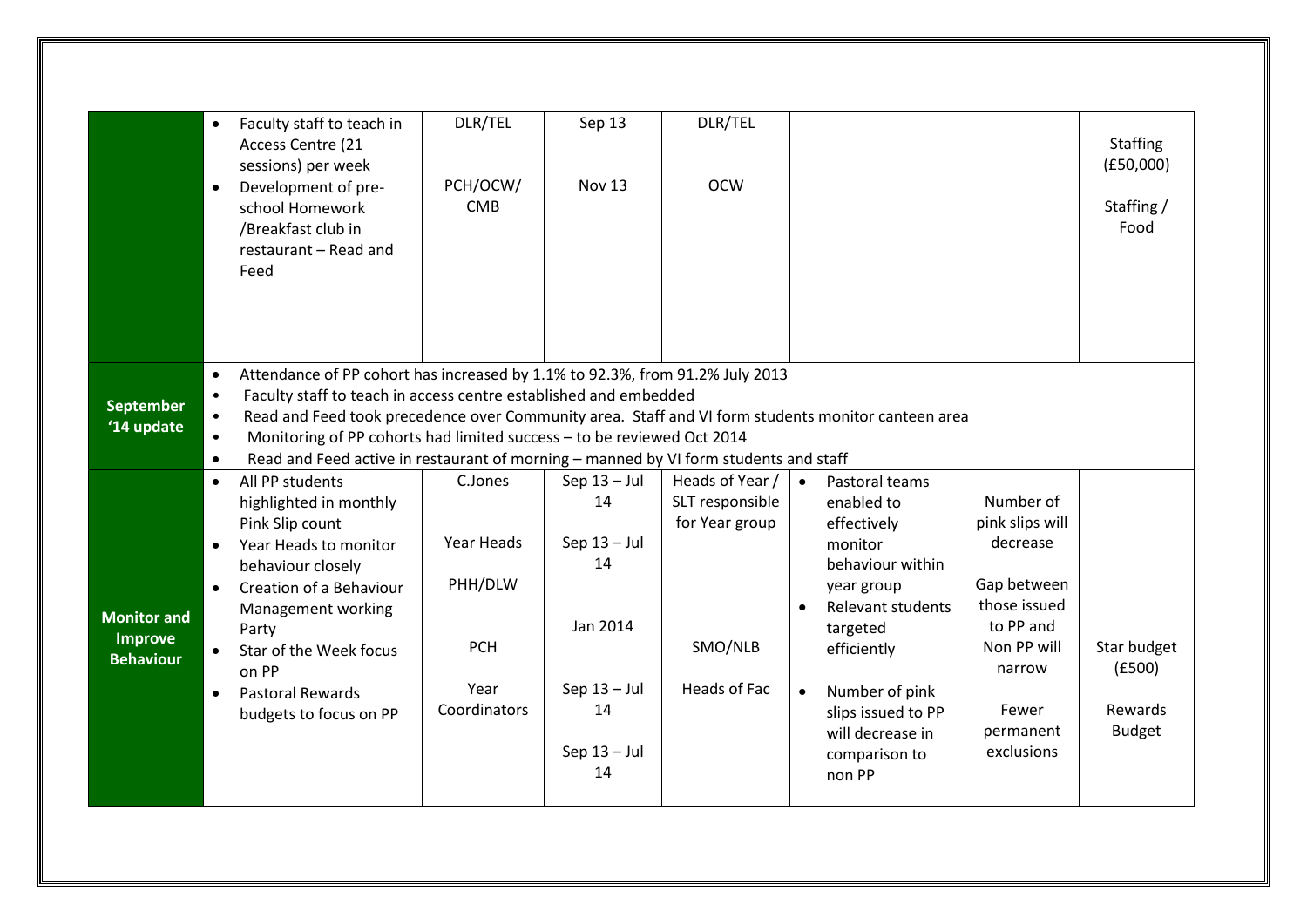|                                                        | Restructuring of school<br>$\bullet$<br>day                                                                                                                                                 | JMA/DLR/TEL                                       | Jan 14-Sep 14        | <b>JMA</b>            | $\bullet$              | Fewer and longer<br>lessons will have<br>impact on<br>behaviour and<br>learning - less<br>movement<br>between lessons  | Improvement<br>in internal AP<br>data due to<br>increased<br>focus and<br>work rate |                             |
|--------------------------------------------------------|---------------------------------------------------------------------------------------------------------------------------------------------------------------------------------------------|---------------------------------------------------|----------------------|-----------------------|------------------------|------------------------------------------------------------------------------------------------------------------------|-------------------------------------------------------------------------------------|-----------------------------|
| <b>September</b><br>'14 update                         | Behaviour Management Working Party review and implemented new system<br>Specific Star of the week focussed on PP students<br>$\bullet$<br>PP now integral aspect of monthly Pink slip count |                                                   |                      |                       |                        |                                                                                                                        |                                                                                     |                             |
|                                                        | <b>Pupil Premium students</b><br>$\bullet$<br>to be given priority with<br>regards to CEIAG<br>interviews<br>Focus on external<br>$\bullet$<br>cultural architects and<br>motivators        | <b>VLN</b><br>KME / VLN /<br><b>Heads of Year</b> | $Sep - July$<br>2013 | <b>CLM</b><br>SMO/NLB | $\bullet$<br>$\bullet$ | Less movement<br>between subjects<br>after Option<br>Choices<br><b>Greater numbers</b><br>in VI form<br>Higher rate of | Higher<br>number of PP<br>students in VI<br>form                                    | Connexions<br><b>Budget</b> |
| <b>Provide</b><br><b>Increased</b><br><b>Access to</b> | • Future Fridays<br>established to enhance<br>aspirations of Year 11                                                                                                                        | <b>ALP</b>                                        |                      | <b>ALP</b>            | $\bullet$              | retention into KS5<br>of PP students<br><b>Lower NEET</b>                                                              |                                                                                     | <b>Budget</b>               |
| <b>CEIAG</b>                                           | cohort<br>Create a database /<br>$\bullet$<br>tracking initiative to<br>monitor CEIAG                                                                                                       | KME / VLN                                         |                      | <b>TEL</b>            |                        | figures following<br>destinations                                                                                      | <b>Lower NEET</b><br>figures                                                        | Connexions                  |
|                                                        | intervention<br>Access centre-6 sessions<br>$\bullet$<br>with Connexions                                                                                                                    | S Westhead                                        |                      | <b>DJW</b>            | $\bullet$              | Decrease in NEET<br>figures in Access<br>Centre will reduce                                                            |                                                                                     | Transport<br>Costs          |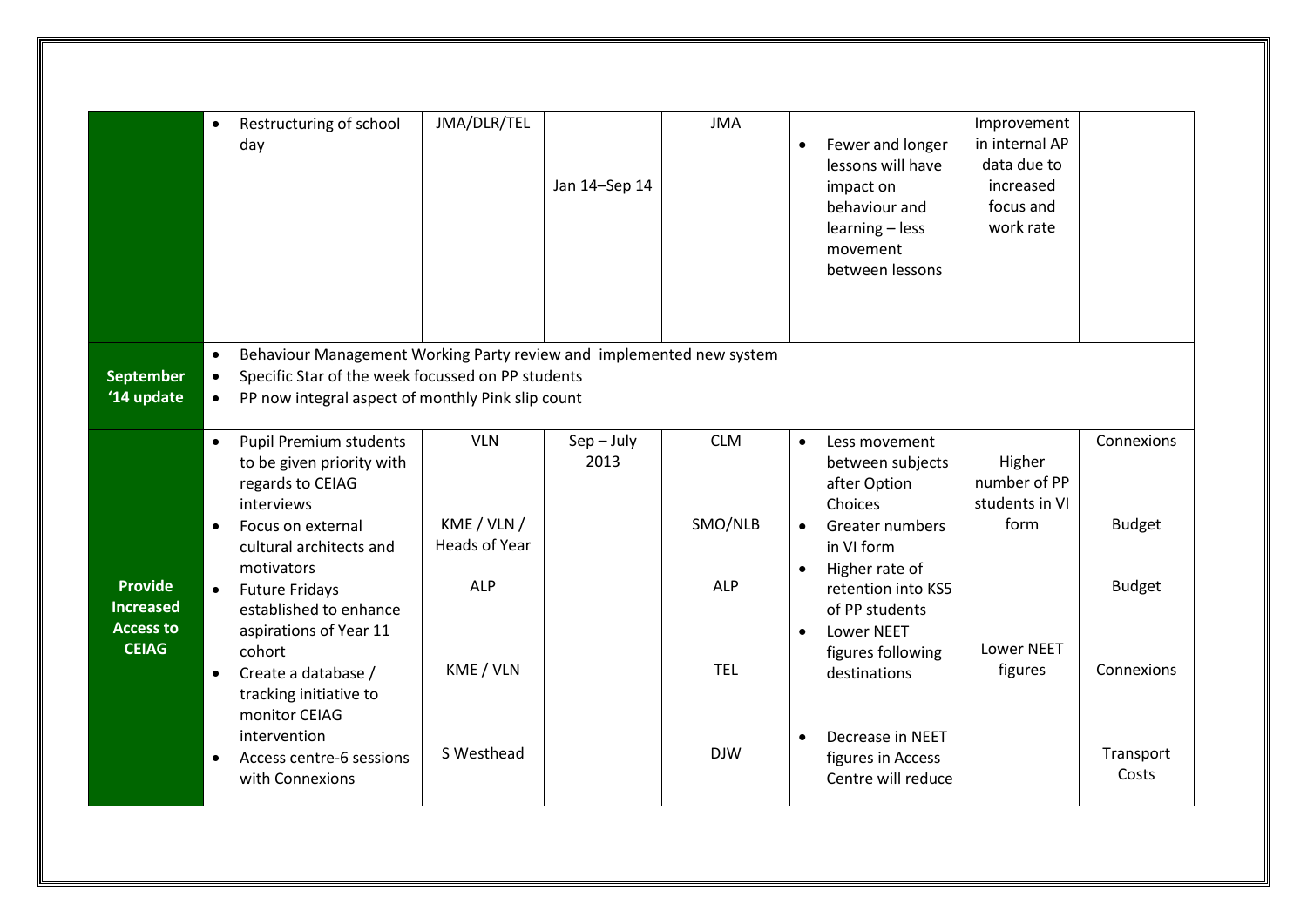| <b>September</b><br>'14 update               | Tracking of KS5<br>destinations<br>Limited uptake in Future Fridays project due to intervention commitments<br>Database tracking CEIAG intervention created<br>$\bullet$<br>Debate Mate / Athenaeum project assisted in improving motivation<br>$\bullet$<br>PP students interviewed first to allow time for catch up interviews<br>$\bullet$<br>Variety of external speakers in school<br>Future Fridays ran for 1 month - limited uptake<br>$\bullet$<br>CEIAG database created and continuing to be developed<br>$\bullet$<br>New Horizons - level 1 certificate - continual referrals<br>$\bullet$<br>Revised AP dates<br>$\bullet$ | SMO                                                                                                                                               | Sept 13 - Jul                                                                                            | SMO                                                                                 | $\bullet$                                        | All AP data is input                                                                                                                                                                                                        |                                                                                                                              |                               |
|----------------------------------------------|-----------------------------------------------------------------------------------------------------------------------------------------------------------------------------------------------------------------------------------------------------------------------------------------------------------------------------------------------------------------------------------------------------------------------------------------------------------------------------------------------------------------------------------------------------------------------------------------------------------------------------------------|---------------------------------------------------------------------------------------------------------------------------------------------------|----------------------------------------------------------------------------------------------------------|-------------------------------------------------------------------------------------|--------------------------------------------------|-----------------------------------------------------------------------------------------------------------------------------------------------------------------------------------------------------------------------------|------------------------------------------------------------------------------------------------------------------------------|-------------------------------|
| <b>Track Data to</b><br><b>Identify Gaps</b> | embedded in school<br>calendar<br>Focussed time to<br>$\bullet$<br>analyse data as a faculty<br>PPI indicator used in<br>$\bullet$<br><b>SIMs</b><br>PP students highlighted<br>in all AP Data<br>Data analysed with<br>$\bullet$<br>regards to narrowing<br>gap by SLT, Heads of<br>Year, Heads of Fac<br>Compare gaps in AP to<br>$\bullet$<br>narrow gap further                                                                                                                                                                                                                                                                     | <b>SLT</b><br><b>DLR</b><br><b>PCH</b><br><b>DLR</b><br>PCH/Heads of<br>Year/Fac<br>SLT/Heads of<br>Year/Fac<br>PCH/Heads of<br>Fac<br><b>PCH</b> | 14<br>Nov 13/Mar<br>14<br>Sep 13<br>Nov $13 -$ Jul<br>14<br>Nov $13 -$ Jul<br>14<br>Dec $13 -$ Jul<br>14 | <b>DLR</b><br><b>PCH</b><br>Progress<br>Leaders<br>Progress<br>Leaders<br>SMO / PCH | $\bullet$<br>$\bullet$<br>$\bullet$<br>$\bullet$ | correctly and on<br>time<br>PP used as an<br>indicator in SIMs<br>Gaps highlighted<br>in internal data<br>Narrowing in gaps<br>of attainment<br>between PP and<br>non PP<br>No Gap to be<br>bigger than 15%<br>by Sept 2014 | Staff aware of<br>performance<br>of PP cohorts<br>Gaps<br>between PP<br>and non PP<br>will be<br>narrowed in<br>all subjects | Cost of<br>Attendance<br>Team |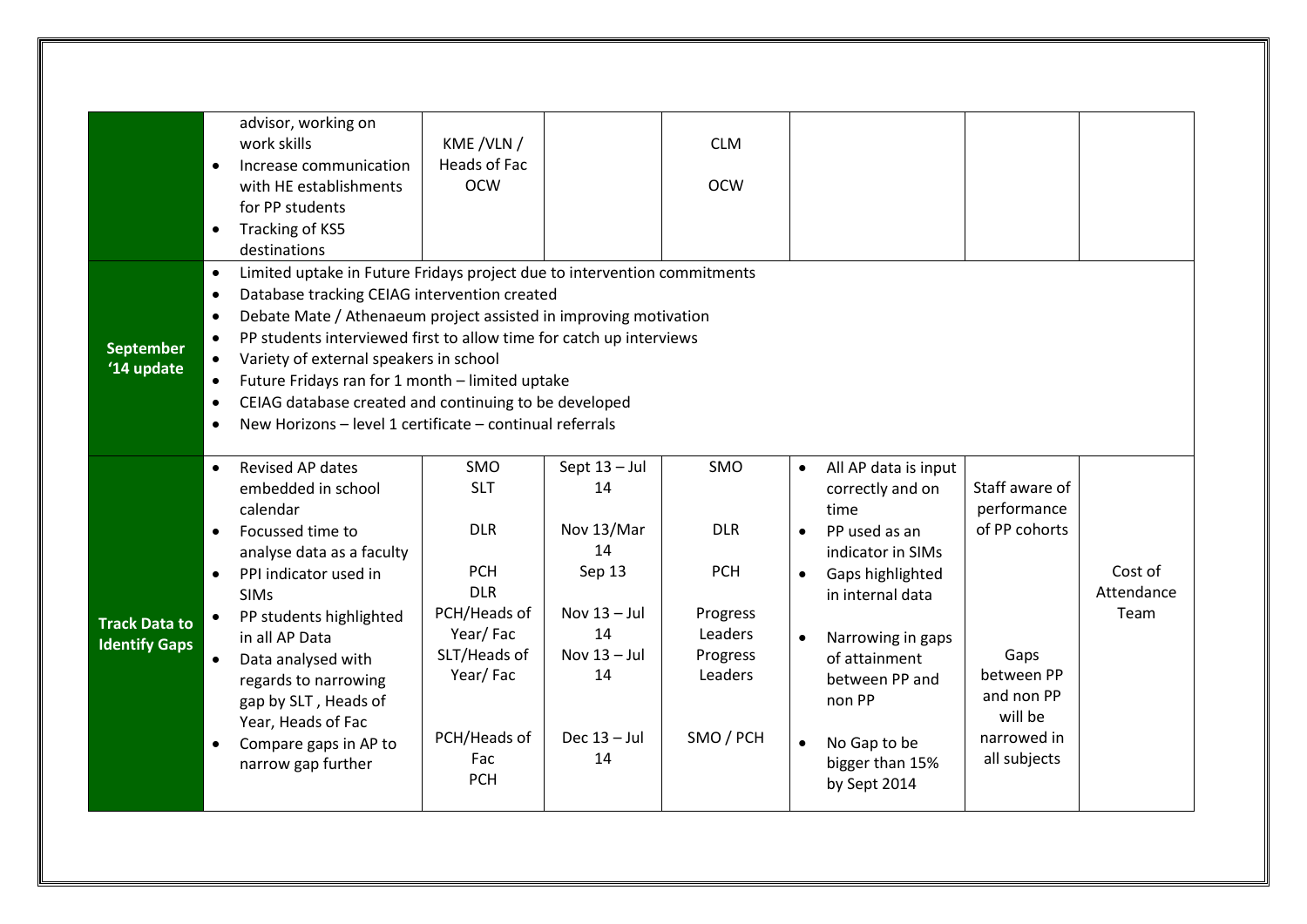|                  | $\bullet$                                                              | Focus on number of PP                                                         | SMO/PCH/                                                                                                                                                                                  | Dec $13 -$ Jul       | <b>OCW</b>               |           |                                                                                                                                                                                                                                   |                            |                           |
|------------------|------------------------------------------------------------------------|-------------------------------------------------------------------------------|-------------------------------------------------------------------------------------------------------------------------------------------------------------------------------------------|----------------------|--------------------------|-----------|-----------------------------------------------------------------------------------------------------------------------------------------------------------------------------------------------------------------------------------|----------------------------|---------------------------|
|                  | students needed to<br>close gaps further                               |                                                                               | Head of Fac                                                                                                                                                                               | 14                   |                          | $\bullet$ | Faculty<br>Development                                                                                                                                                                                                            | Staff will<br>become more  |                           |
|                  | <b>Faculty Development</b><br>$\bullet$                                | Plans have area of focus<br>with regards to PP - to                           |                                                                                                                                                                                           |                      | <b>PCH</b>               |           | Plans will have<br>specific PP targets                                                                                                                                                                                            | informed and<br>productive |                           |
|                  | on effect ' for PP SDP<br>$\bullet$                                    | be reviewed after each<br>AP. This will have 'knock<br>Year 12 PP students to | <b>OCW</b>                                                                                                                                                                                | Nov $13 -$ Jul<br>14 | <b>PCH</b>               | $\bullet$ | Low achievers<br>targeted at an<br>early stage                                                                                                                                                                                    |                            |                           |
|                  | to courses and<br>destinations<br>Produce KS2 - KS4 VA<br>$\bullet$    | be tracked with regards                                                       | <b>PCH</b>                                                                                                                                                                                | March 14             | <b>PCH</b>               |           | <b>Examples of Case</b><br>Studies will be<br>stored centrally                                                                                                                                                                    |                            |                           |
|                  | achievers<br>Case Studies to be<br>$\bullet$                           | FSM graph to target low                                                       | PCH / relevant<br>staff<br>JMA/DLR/TEW                                                                                                                                                    | Sep $13 -$ Jul<br>14 | <b>PCH</b><br><b>DLR</b> |           |                                                                                                                                                                                                                                   |                            |                           |
|                  | developed<br>Reduced contact time<br>$\bullet$<br>for Heads of Faculty |                                                                               |                                                                                                                                                                                           | Sep $13 -$ Jul<br>14 |                          | $\bullet$ | Faculties will be<br>more organised<br>with Heads of Fac<br>having time to<br>scrutinise data<br>and assign duties<br>to staff                                                                                                    |                            | Staffing cost<br>£50,000) |
| <b>September</b> | $\bullet$                                                              |                                                                               | Revised AP dates embedded in school calendar<br>PP students highlighted in all AP Data                                                                                                    |                      |                          |           | Faculty dates to be embedded into calendar - faculties to take more ownership of data with SLT support and checking<br>All PP students tagged in Sims - able to use in data analysis. Kim Harrison upkeeps SIMs with new starters |                            |                           |
| '14 update       | $\bullet$<br>$\bullet$                                                 |                                                                               | AP data highlights progress and attainment of PP as a cohort<br>Data analysis is an on-going process - staff training provided<br>Development plans now contain an area for Pupil Premium |                      |                          |           |                                                                                                                                                                                                                                   |                            |                           |
|                  |                                                                        |                                                                               | PP now discreet cohort for AP data in KS5                                                                                                                                                 |                      |                          |           |                                                                                                                                                                                                                                   |                            |                           |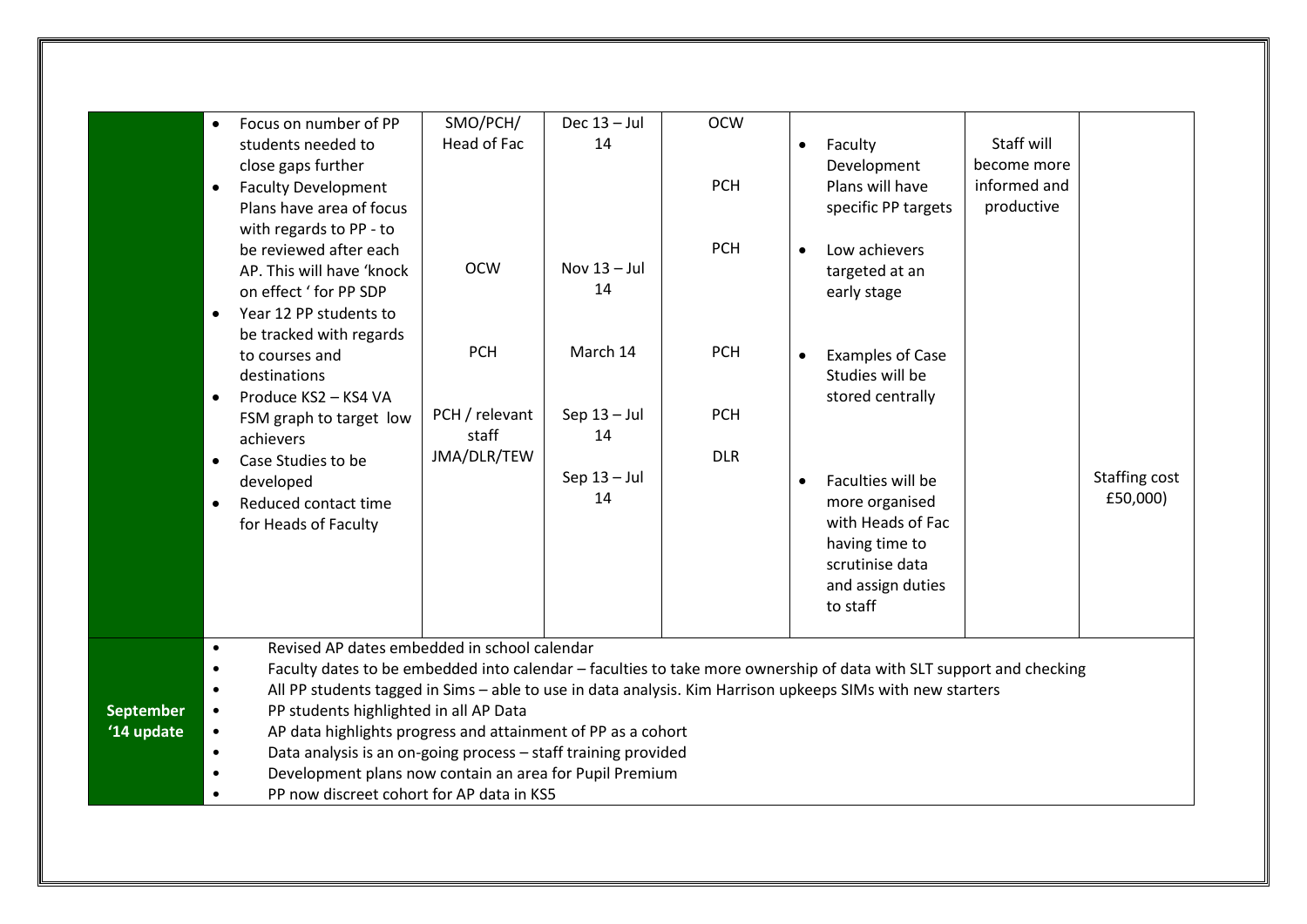• Sisra being used in Key Stages 3 and 4 to produce data

|              |                           | <b>National</b><br>Average 3 years<br>/16 | In School Gap<br>3 years<br>/16 | <b>National</b><br>Average 2 years<br>/19 | In School Gap<br>2 Years<br>/19  |
|--------------|---------------------------|-------------------------------------------|---------------------------------|-------------------------------------------|----------------------------------|
| $% A^*$ -A   | Improved                  | 10                                        | 10                              | 8                                         | 6                                |
| $A^*A$ Gap   | Narrowed                  | 11                                        | 9                               | 9                                         | 11                               |
| $% A*-C$     | Improved                  | 12                                        | 12                              | 10                                        | 10                               |
| $A^*$ -C Gap | Narrowed                  | 12                                        | 13                              | 11                                        | 14                               |
| % 3LP        | Improved                  | 14                                        | 14                              | 10                                        | 10                               |
| 3LP Gap      | Narrowed                  | 14                                        | 16                              | 10                                        | 14                               |
| % 4LP        | Improved                  | 13                                        | 13                              | 8                                         | 8                                |
| 4LP Gap      | Narrowed                  | 13                                        | 12                              | 1                                         | 11                               |
|              |                           |                                           |                                 |                                           |                                  |
| ٠            | Increase in over staffing | DLR / TEL                                 | Sep $13 -$ Jul                  | <b>JMA</b>                                | Class sizes will be<br>$\bullet$ |

|                     | Increase in over staffing | DLR / TEL    | Sep $13 -$ Jul | <b>JMA</b> | Class sizes will be    |                 | Staffing              |
|---------------------|---------------------------|--------------|----------------|------------|------------------------|-----------------|-----------------------|
|                     | (pupil / staff ratio) $-$ |              | 14             |            | smaller, allowing      | Majority of     | (E50,000)             |
|                     | smaller groups and        |              |                |            | more teacher time      | staff will have |                       |
|                     | increase in internal      |              |                |            | to be spent with       | successful      |                       |
|                     | intervention              |              |                |            | individuals            | Appraisals      |                       |
| <b>Improve</b>      | <b>Faculty Reviews</b>    | NLB / KSB    |                | <b>NLB</b> | <b>Faculty Reviews</b> |                 |                       |
| <b>Teaching and</b> | Feedback being            | Heads of Fac | Sep $13 -$ Jul | <b>NLB</b> | will enable            |                 | <b>Staff Training</b> |
| Learning for        | provided in new marking   |              | 14             |            | success to be          |                 | (E2,000)              |
| <b>Cohorts</b>      | policy                    | NLB / KSB    | Sep $13 -$ Jul | <b>NLB</b> | celebrated and         |                 |                       |
|                     | Coaching and Mentoring    |              | 14             | <b>NLB</b> | concerns to be         |                 | <b>Staff Training</b> |
|                     | Weekly staff training     | NLB / KSB    |                |            | highlighted            |                 | <b>Staff Training</b> |
|                     | sessions focussing on     |              | Sep $13 -$ Jul |            | Feedback               | Over 80% of     |                       |
|                     | areas of development      | NLB / KSB    | 14             | <b>NLB</b> | understood by          | lessons         |                       |
|                     | for PP students           |              | Sep $13 -$ Jul |            | pupils                 | observed will   | <b>Staff Training</b> |
|                     |                           |              | 14             |            |                        |                 |                       |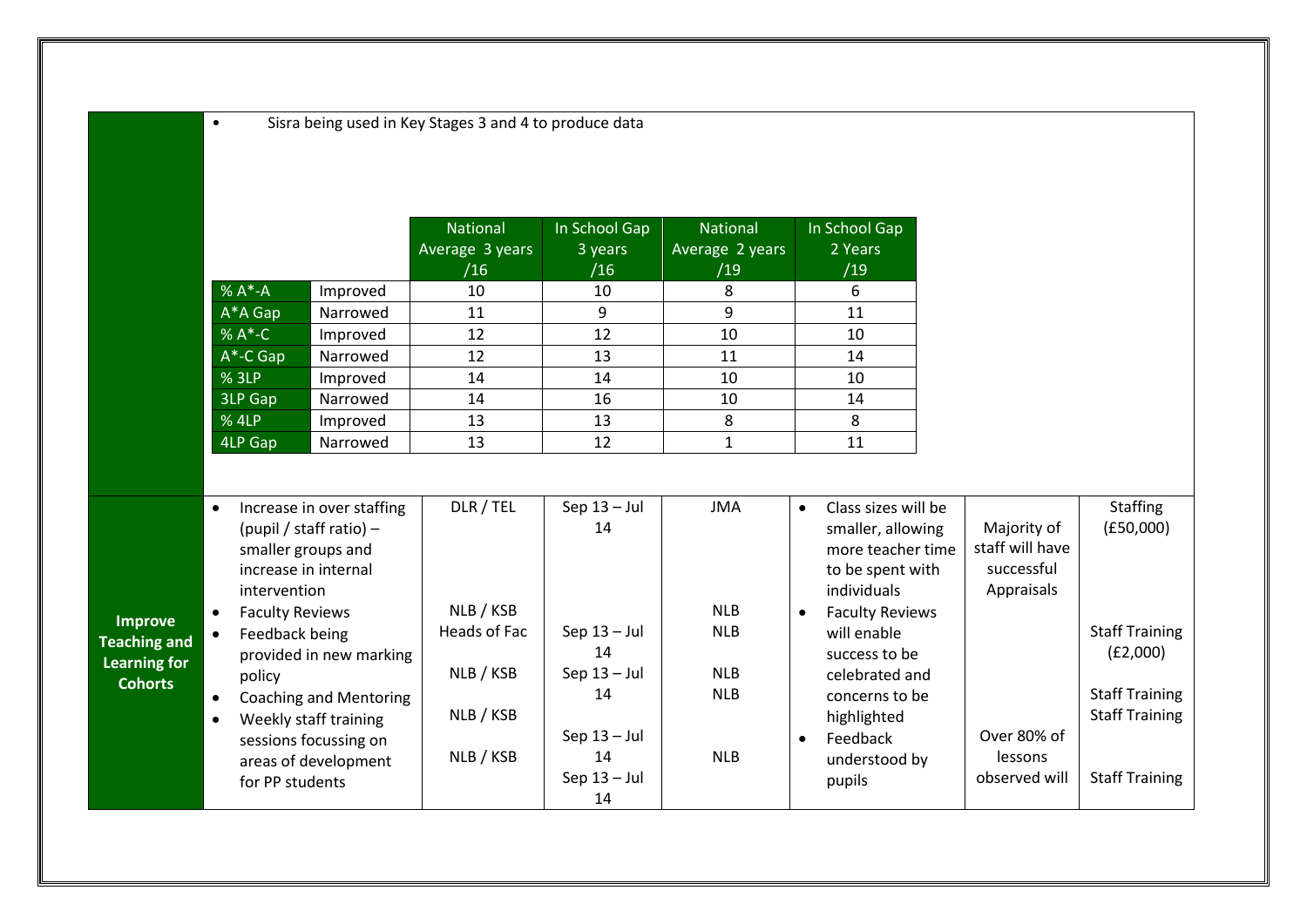| Introduction of five<br>$\bullet$<br>learning communities | <b>KSBB</b> |                      |            | Staff led Inset<br>$\bullet$<br>sessions will be | be better<br>than good |                       |
|-----------------------------------------------------------|-------------|----------------------|------------|--------------------------------------------------|------------------------|-----------------------|
| with a specific focus $-$                                 |             |                      |            | structured                                       |                        |                       |
| KS5 learning and                                          | NLB / KSB   | Sep $13 -$ Jul       |            | according to need                                |                        |                       |
| teaching, engagement of                                   |             | 14                   |            | Appraisal will<br>$\bullet$                      | Gaps in                |                       |
| all learners, student led                                 |             |                      | <b>NLB</b> | focus on both the                                | attainment             |                       |
| learning, assessment,                                     |             |                      |            | personal needs of                                | for $3, 4$ and $5$     | <b>Staff Training</b> |
| marking and feedback,                                     |             |                      |            | staff and the                                    | levels of              | / Inset               |
| challenge for all                                         |             |                      |            | wider needs of the                               | progress will          |                       |
| learners.                                                 |             |                      |            | school                                           | be narrowed            |                       |
| New approach to                                           |             |                      | <b>KSB</b> | Staff will be more<br>$\bullet$                  | between PP             |                       |
| appraisal that considers                                  |             |                      |            | confident in the                                 | and non PP             |                       |
| the quality of teaching,                                  | <b>NLB</b>  |                      | <b>NLB</b> | classroom to use                                 | cohorts                |                       |
| pupil outcomes overall                                    |             | Nov $13 -$ Jul       |            | contemporary                                     |                        |                       |
| and key cohorts and                                       |             | 14                   |            | strategies                                       |                        | Inset                 |
| specific appraisal                                        |             |                      |            | Best practice will<br>$\bullet$                  |                        |                       |
| objectives                                                |             |                      |            | be shared within                                 |                        |                       |
| Weekly learning<br>$\bullet$                              |             |                      |            | staff development                                |                        |                       |
| strategies issued to staff                                |             |                      |            | programmes                                       |                        |                       |
| New staff development<br>$\bullet$                        |             |                      | <b>NLB</b> |                                                  |                        | <b>Staff Training</b> |
| programmes introduced:                                    | <b>KBU</b>  | Sep $13 -$ Jul<br>14 |            | Mentored staff<br>$\bullet$                      |                        |                       |
| <b>Embedding effective</b>                                |             |                      |            | will feel supported                              |                        |                       |
| learning and teaching,                                    | <b>KBU</b>  | Nov $13 -$ Jul       |            | and successful                                   |                        |                       |
| developing effective                                      |             | 14                   |            |                                                  |                        |                       |
| learning and teaching,                                    |             |                      |            |                                                  |                        |                       |
| leadership and                                            |             |                      |            |                                                  |                        |                       |
| management training,<br>generic whole school              |             |                      |            |                                                  |                        |                       |
| CPD and development of                                    | <b>NLB</b>  |                      |            |                                                  |                        |                       |
| the coaching                                              |             |                      |            |                                                  |                        |                       |
| programme.                                                |             |                      |            |                                                  |                        |                       |
|                                                           |             |                      |            |                                                  |                        |                       |
|                                                           |             |                      |            |                                                  |                        |                       |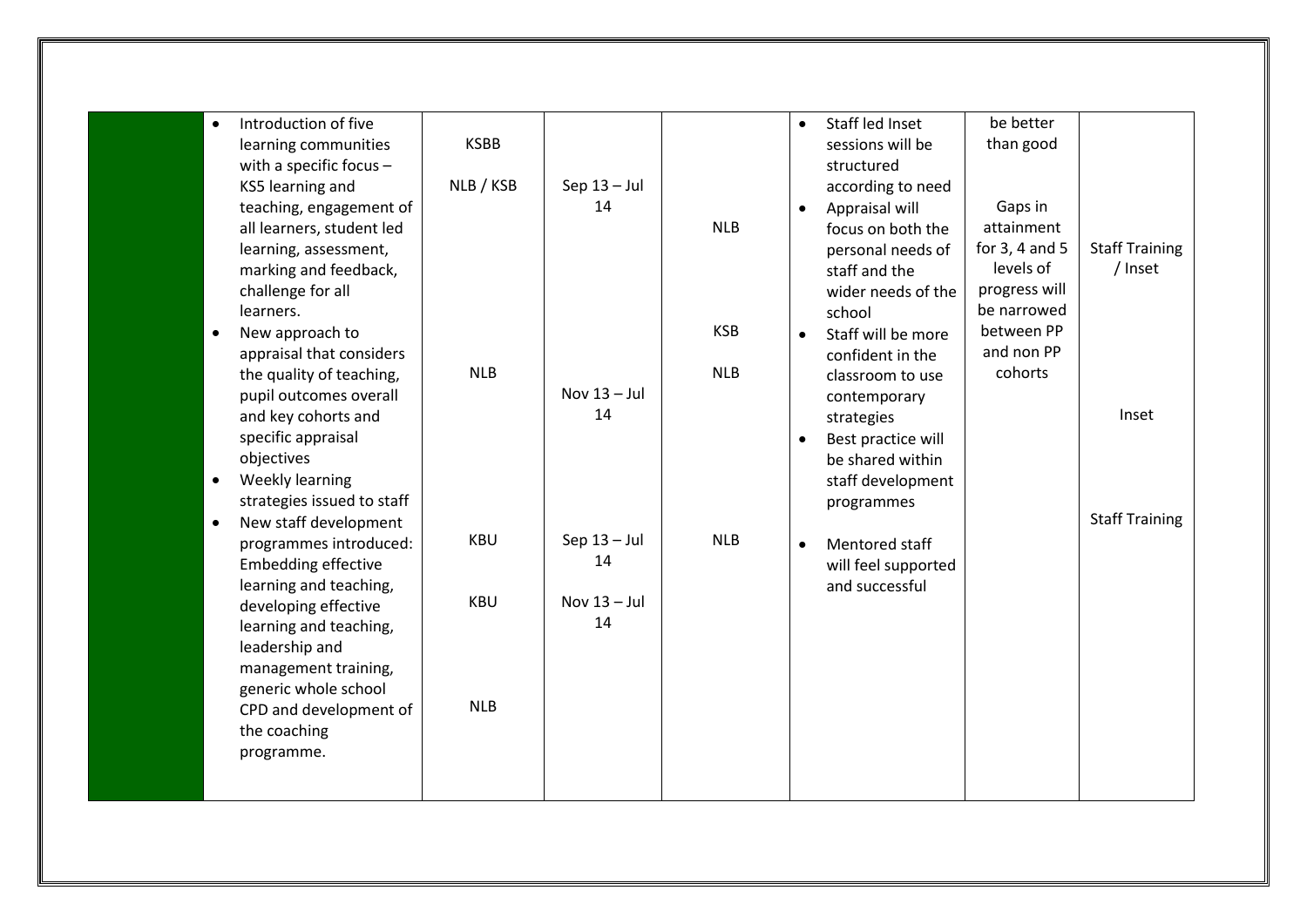|                                                                       | Mentoring of staff as<br>identified through<br>appraisal observations                                                                                                                                                                                                                                                                                                                                                                                                                                                                                                                                                                                                                                                                                                                                                                                                                                  |                                                                                         | Sep $13 -$ Jul<br>14                                                                                   |                                                                                                              |                                                                                                                                                                                                                                                                                                            |                                                                                                                                                       |  |
|-----------------------------------------------------------------------|--------------------------------------------------------------------------------------------------------------------------------------------------------------------------------------------------------------------------------------------------------------------------------------------------------------------------------------------------------------------------------------------------------------------------------------------------------------------------------------------------------------------------------------------------------------------------------------------------------------------------------------------------------------------------------------------------------------------------------------------------------------------------------------------------------------------------------------------------------------------------------------------------------|-----------------------------------------------------------------------------------------|--------------------------------------------------------------------------------------------------------|--------------------------------------------------------------------------------------------------------------|------------------------------------------------------------------------------------------------------------------------------------------------------------------------------------------------------------------------------------------------------------------------------------------------------------|-------------------------------------------------------------------------------------------------------------------------------------------------------|--|
| <b>September</b><br>'14 update                                        | Unprecedented amount of internal / external intervention / collapsed timetables/ revision session<br>$\bullet$<br>Weekly learning strategies issued to staff<br>Faculty review process established - organic process which is being altered to suit the needs and requirements of the school - draft<br>version May '14<br>Staff involved in internal analysis of faculty marking policy. Calendared events to scrutinise marking and feedback<br>$\bullet$<br>Coaching and Mentoring programme now offered as a separate Development programme for staff<br>Wonderful Wednesday sessions focussed on PP students<br>$\bullet$<br>Learning communities established - training on-going<br>$\bullet$<br>Appraisal going through first complete cycle.<br>Learning strategies e-mailed to staff on a weekly basis<br>Five learning communities and staff development programmes implemented<br>$\bullet$ |                                                                                         |                                                                                                        |                                                                                                              |                                                                                                                                                                                                                                                                                                            |                                                                                                                                                       |  |
| <b>Raise Profile</b><br>of Pupil<br><b>Premium</b><br><b>Students</b> | PP students to be<br>$\bullet$<br>highlighted in all data<br>and lists in bulletin<br>PPI indicator activated in<br>$\bullet$<br><b>SIMs</b><br>PP G&T treated as a<br>cohort within a cohort<br>Staff briefings on Pupil<br>$\bullet$<br>Premium<br>Faculty meetings to<br>$\bullet$<br>include some PP time<br>Form lists provided of PP<br>students                                                                                                                                                                                                                                                                                                                                                                                                                                                                                                                                                 | All staff<br>PCH/K<br>Harrison<br>KSB / KBU<br><b>PCH</b><br>Heads of Fac<br><b>PCH</b> | Sep $13 -$ Jul<br>14<br>Sep 13<br>Sep $13 -$ Jul<br>14<br>Sep $13 -$ Jul<br>14<br>Sep $13 -$ Jul<br>14 | <b>PCH</b><br><b>PCH</b><br><b>KSB</b><br><b>PCH</b><br><b>PCH</b><br><b>PCH</b><br><b>PCH</b><br><b>PCH</b> | <b>Bulletin messages</b><br>$\bullet$<br>will highlight PP<br>students<br>Staff will be aware<br>$\bullet$<br>of PP cohort<br>PPI indicator will<br>$\bullet$<br>be used in all Data<br>collection and<br>presentation<br>Discussions will be<br>$\bullet$<br>held with regards<br>to success of<br>cohort | All staff will<br>'have their PP<br>glasses on'<br>All staff will<br>search for<br>and develop<br>strategies to<br>improve<br>attainment of<br>cohort |  |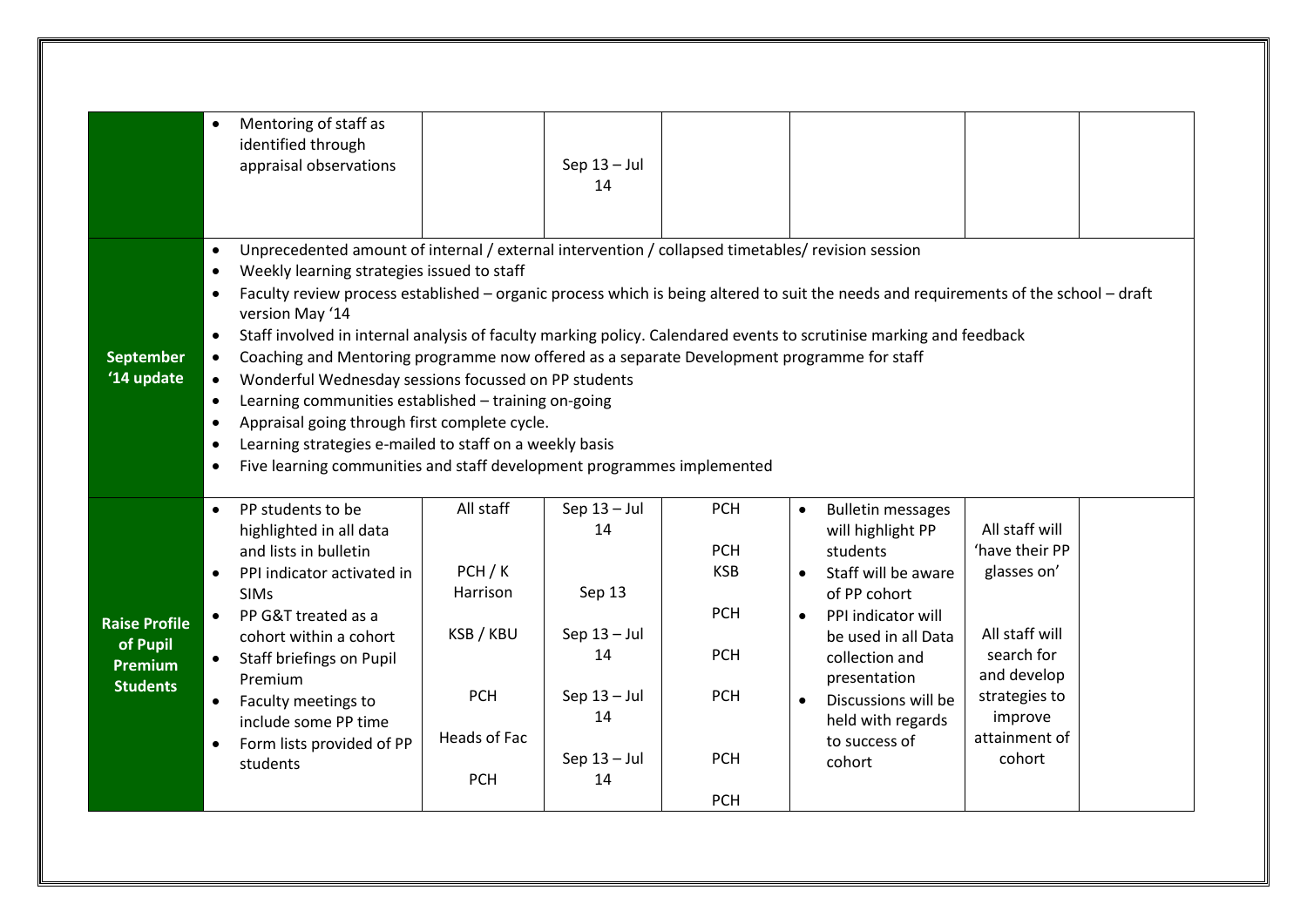|                                | <b>Creation of Universal</b><br>$\bullet$<br>folder containing<br>documentation<br>Named person within<br>$\bullet$<br>each faculty<br>Pupil Premium to form<br>$\bullet$<br>separate strand of<br>School development<br>Plan<br>FSM form sent home to<br>$\bullet$<br>all parents to re-apply<br><b>Creation of Data</b><br>$\bullet$<br>collection area to be<br>produced in SIMs<br>Nominated PP Governor<br>$\bullet$<br>Early targeting of PP<br>$\bullet$<br>students from extensive<br>Primary Liaison work<br>Senior Link Teacher<br>(Progress Leader)<br>assigned to each Year-<br>aspect to focus on<br>cohorts inc. PP                                     | <b>PCH</b><br>Heads of Fac<br><b>PCH</b><br><b>PCH</b><br>PCH / TEL<br><b>JMA</b><br>BET / SJD / ALB<br>Progress<br>Leader | Oct 13<br>Sep 13<br>Oct 13<br>Sep 13<br>Sep 13<br><b>Dec 13</b><br>Sep 13 - Jul14<br>Nov 13<br>Sep 13<br>Sep 13 | <b>PCH</b><br><b>PCH</b><br><b>PCH</b><br><b>PCH</b><br><b>JMA</b><br><b>SJD</b><br><b>JMA</b> | $\bullet$<br>$\bullet$<br>٠ | Staff informed<br>with regards to<br>new initiatives<br>and strategies to<br>move forward<br>FSM numbers will<br>be maintained if<br>not improved<br>Data will be<br>available to<br>quantify and<br>analyse extra<br>support given to<br>cohort<br>Governors will be<br>heavily involved in<br>leading decision<br>making processes<br>Gaps in progress<br>made will be<br>narrowed | Good practise<br>will be shared<br>among<br>faculties and<br>Year groups<br>PP cohort to<br>be<br>consistently<br>high profile<br>within the<br>school | Postage<br>(E300) |
|--------------------------------|-----------------------------------------------------------------------------------------------------------------------------------------------------------------------------------------------------------------------------------------------------------------------------------------------------------------------------------------------------------------------------------------------------------------------------------------------------------------------------------------------------------------------------------------------------------------------------------------------------------------------------------------------------------------------|----------------------------------------------------------------------------------------------------------------------------|-----------------------------------------------------------------------------------------------------------------|------------------------------------------------------------------------------------------------|-----------------------------|--------------------------------------------------------------------------------------------------------------------------------------------------------------------------------------------------------------------------------------------------------------------------------------------------------------------------------------------------------------------------------------|--------------------------------------------------------------------------------------------------------------------------------------------------------|-------------------|
| <b>September</b><br>'14 update | PP students highlighted in most internal data and bulletin<br>$\bullet$<br>PP indicator activated in Sims completed - upkeep by K Harrison<br>$\bullet$<br>PP G&T treated as a separate cohort<br>$\bullet$<br>1 staff briefing on PP, along with Wonderful Wednesday session<br>$\bullet$<br>Pupil Premium forms a separate strand of School Development Plan<br>$\bullet$<br>Nominated PP governor<br>All form tutors provided with list of PP students at the start of term -Folder created containing relevant documentation, Sent twice - no<br>increase in number of FSM - published on website with link to LA application process - paper copy kept in school |                                                                                                                            |                                                                                                                 |                                                                                                |                             |                                                                                                                                                                                                                                                                                                                                                                                      |                                                                                                                                                        |                   |

Nominated member of staff within each faculty.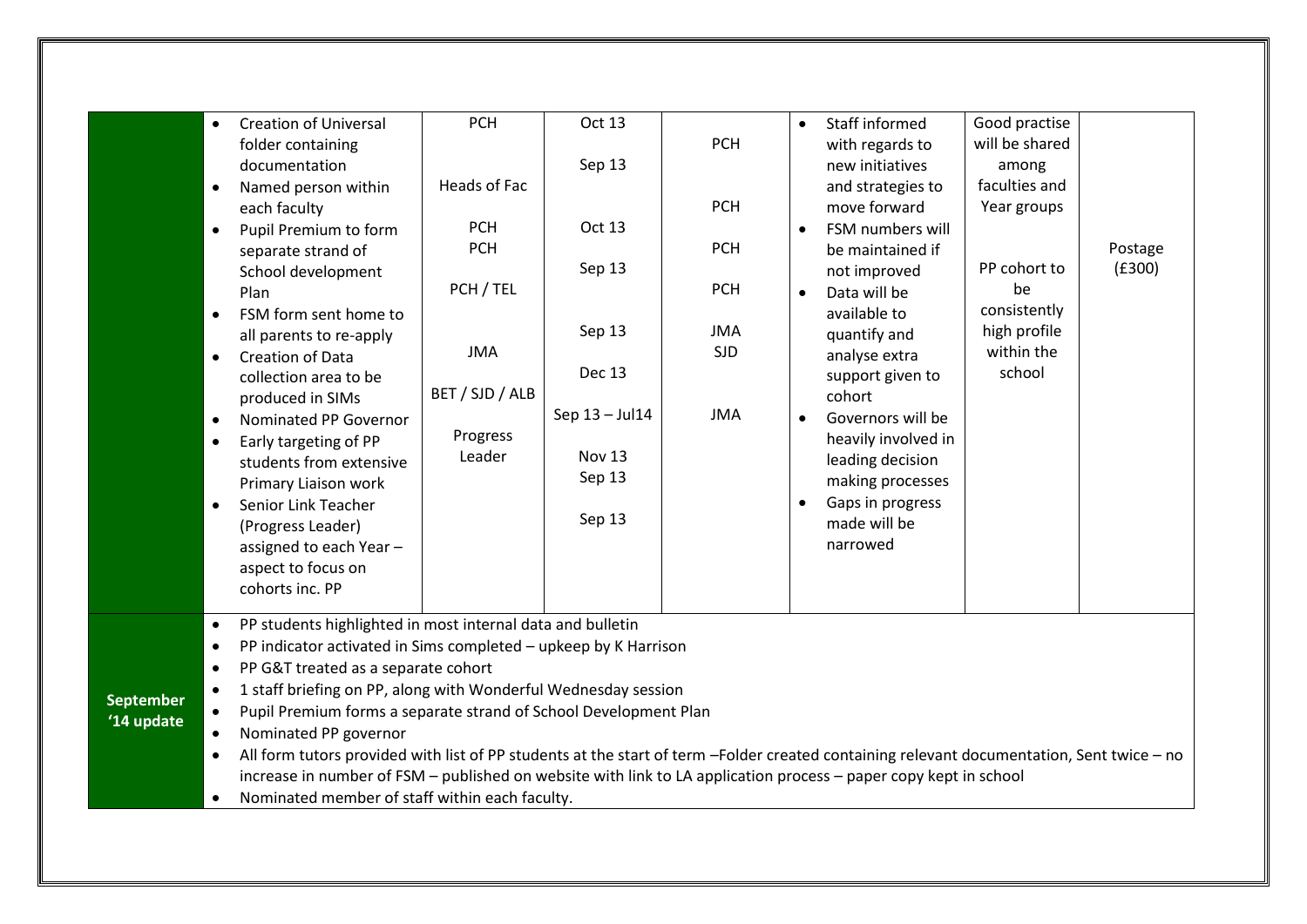|  | • Database set up using SIMS – action to be taken with regards to monitoring and upkeep |  |  |  |
|--|-----------------------------------------------------------------------------------------|--|--|--|
|--|-----------------------------------------------------------------------------------------|--|--|--|

- Presentation made to Governors action needed for named contact
- Relationships built with feeder primaries large numbers of students attend lessons in school. Early Open day to target students follow up Open Day to maintain contact
- Messages regarding request for spend published more positive messages and causes for celebration

|                      | Use cover supervisors to                | S Critchley    | Nov $13 - Dec$ | <b>PCH</b>    | $\bullet$ | Cover supervisors  |                | <b>Staffing</b> |
|----------------------|-----------------------------------------|----------------|----------------|---------------|-----------|--------------------|----------------|-----------------|
|                      | target cohorts of PP                    |                | 13             |               |           | timetables will    | Gaps will be   | (E15,000)       |
|                      | students                                |                |                | Progress      |           | highlight contact  | narrowed in    |                 |
|                      | PP students to be<br>$\bullet$          | Heads of Fac   | Sep $13 -$ Jul | Leaders       |           | made with cohort   | AP and         |                 |
|                      | prioritised with regards                |                | 14             |               | $\bullet$ | Intervention       | external data, |                 |
|                      | to faculty based                        |                |                |               |           | lessons will       | following      | Cost of:        |
|                      | intervention                            |                |                | Heads of Year |           | contain a majority | tracking and   | Mentors,        |
|                      | Monitor PP students via                 | <b>Mentors</b> | Sep $13 -$ Jul | <b>DJW</b>    |           | of PP students     | extensive      | Access          |
|                      | Mentors, Access Centre                  | Access         | 14             | <b>CLM</b>    |           |                    | intervention,  | Centre,         |
|                      | and Attendance Team                     | Attendance     |                | <b>SJD</b>    | $\bullet$ | PP Access centre   | providing      | Attendance      |
|                      | Targeted support                        | Team           |                |               |           | students will be   | individualised | <b>Staffing</b> |
|                      | provided by SEN in KS4                  |                | Sep $13 -$ Jul | DLR / TEL     |           | more motivated,    | support        |                 |
| <b>Provide</b>       | <b>Rolling Programme</b>                | DLW / MAR      | 14             |               |           | more involved and  |                | <b>Staffing</b> |
| <b>Individualise</b> | Faculty staff available in<br>$\bullet$ |                |                | DLR / TEL     |           | have improved      | All Year 11 PP |                 |
| d Support            | Access Centre - 21                      |                | Sep $13 -$ Jul |               |           | attendance         | students will  | <b>Staffing</b> |
|                      | lessons                                 |                | 14             |               |           |                    | be allocated a |                 |
|                      | Intervention lessons to                 | <b>DLW</b>     |                | <b>SLT</b>    | $\bullet$ | Year 11 PP         | mentor         |                 |
|                      | form an explicit aspect                 |                | Sep $13 -$ Jul |               |           | students will be   |                | <b>Staffing</b> |
|                      | of teachers' timetables                 |                | 14             |               |           | involved in        | All students   |                 |
|                      | Targeted extra-curricular<br>$\bullet$  | Heads of Fac   |                | <b>SMO</b>    |           | mentoring          | will be        |                 |
|                      | intervention sessions,                  |                |                |               |           | programme          | wearing the    |                 |
|                      | organised in faculties                  |                | Sep $13 -$ Jul |               |           |                    | full correct   |                 |
|                      | <b>Prioritised Year 11</b><br>$\bullet$ | SGR / CLD      | 14             |               |           | Uniform will be    | uniform        |                 |
|                      | mentoring programme                     |                |                |               |           | more accessible to |                |                 |
|                      | Following trial $-10%$<br>$\bullet$     | <b>CMB</b>     |                | <b>CMB</b>    |           | PP students        |                |                 |
|                      | discount in Uniform cost                |                | Dec $13 - May$ |               |           |                    |                | Uniform costs   |
|                      |                                         |                | 14             |               |           |                    |                |                 |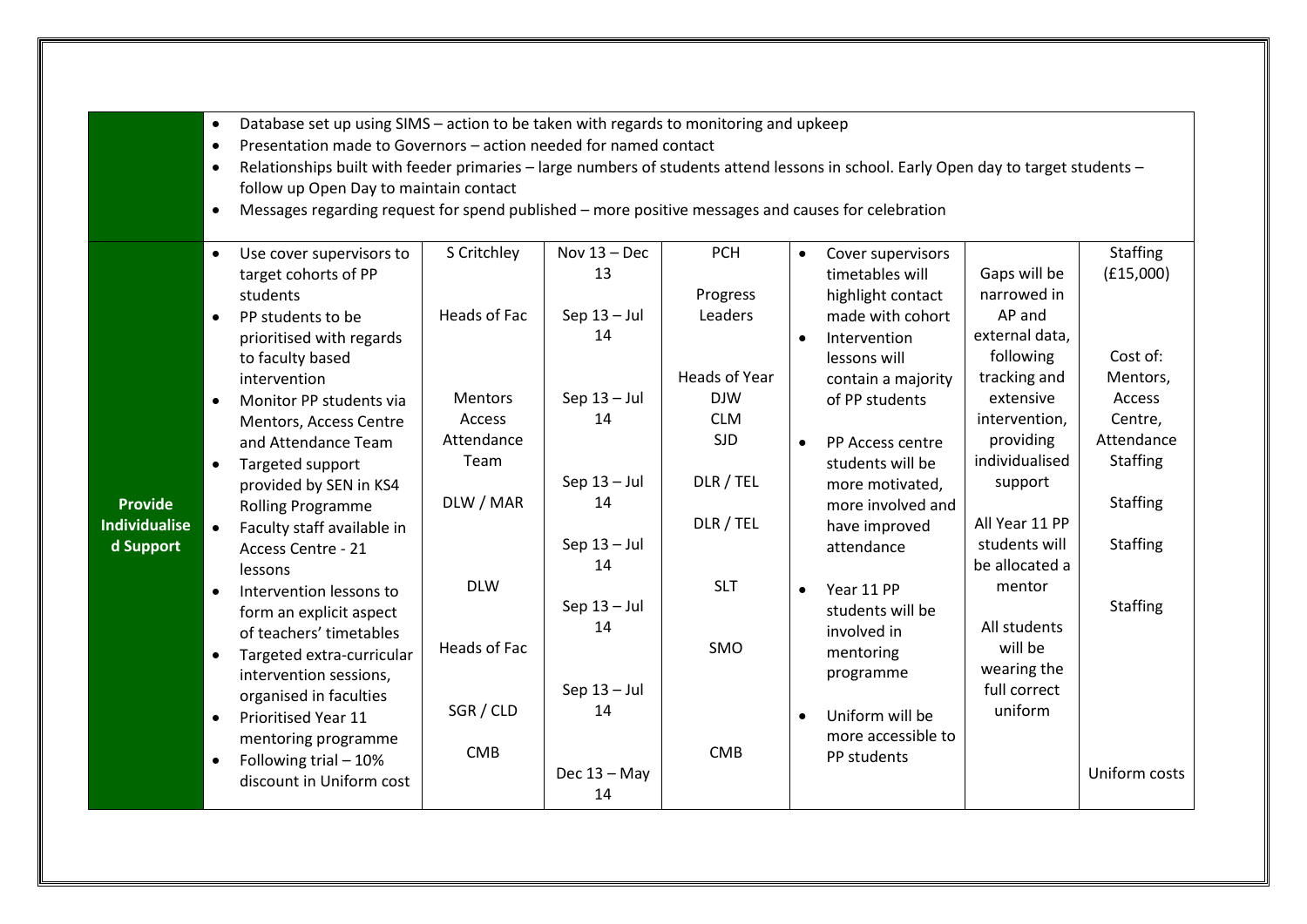|                                | for PP students / 100%<br>discount special cases /<br>kit<br><b>Focussed Intervention</b><br>classes for PP students                                                                                                                                                                                                                                                                                                                                                                                                                                                                                                                                                                                                                                                                                                                                                                                                                                                                     | Heads of Fac | Jan 14-Jun<br>14<br>Sep 13-Jul 14<br>Feb 14-Sep<br>14 | <b>PCH</b> | Focussed<br>$\bullet$<br>Intervention      | Increase in<br>VA for PP<br>students | TLR3<br>(E10,000) |
|--------------------------------|------------------------------------------------------------------------------------------------------------------------------------------------------------------------------------------------------------------------------------------------------------------------------------------------------------------------------------------------------------------------------------------------------------------------------------------------------------------------------------------------------------------------------------------------------------------------------------------------------------------------------------------------------------------------------------------------------------------------------------------------------------------------------------------------------------------------------------------------------------------------------------------------------------------------------------------------------------------------------------------|--------------|-------------------------------------------------------|------------|--------------------------------------------|--------------------------------------|-------------------|
| <b>September</b><br>'14 update | Trial using cover supervisors was unsuccessful due to changing timetable of cover supervisors and absences - cover supervisors now<br>$\bullet$<br>allocate to faculties<br>Faculties using AP data, referencing cohorts to establish intervention<br>$\bullet$<br>All using SIMS database - action needed for monitoring and up keep<br>$\bullet$<br>Faculty staff in Access Centre was a successful scheme to be enhanced in 2014-15<br>Intervention lessons as an explicit aspect of teacher's timetables was a successful scheme. Only limited financial feasibility 14/15<br>Plethora of intervention sessions held - see faculty data<br>$\bullet$<br>Targeted cohorts of students mentored by key staff. War room displays created in key locations - PP formed an aspect<br>$\bullet$<br>Uniform meetings - passing over to School connections - discount rates still apply<br>$\bullet$<br>Intervention lessons to form an explicit aspect of teachers' timetables<br>$\bullet$ |              |                                                       |            |                                            |                                      |                   |
|                                | New electronic<br>$\bullet$<br>homework recording<br>system to improve                                                                                                                                                                                                                                                                                                                                                                                                                                                                                                                                                                                                                                                                                                                                                                                                                                                                                                                   | <b>PCH</b>   | Oct 2013 - Jul<br>2014                                | <b>PCH</b> | All homework<br>$\bullet$<br>marks will be | <b>Students</b><br>using their       |                   |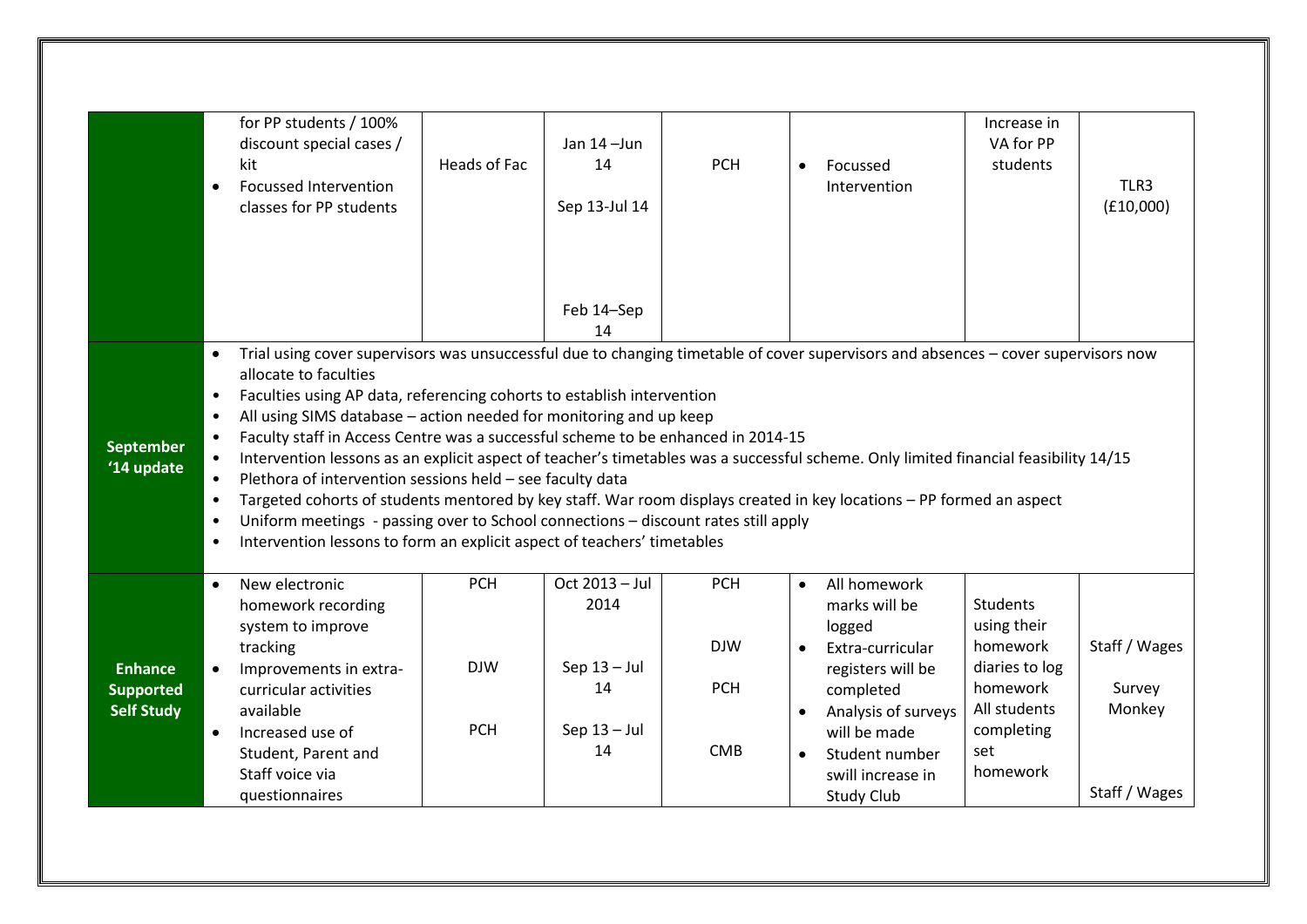|                                | Targeted Study Club in<br>$\bullet$<br><b>LRC</b>                                                                                                                                              | <b>CMB</b>               | Oct $13 -$ Jul<br>14   |            |                                                                                                                                                                                      | Attendance<br>at Study<br>Clubs<br>considered to<br>be the norm |                                                    |
|--------------------------------|------------------------------------------------------------------------------------------------------------------------------------------------------------------------------------------------|--------------------------|------------------------|------------|--------------------------------------------------------------------------------------------------------------------------------------------------------------------------------------|-----------------------------------------------------------------|----------------------------------------------------|
| <b>September</b><br>'14 update | Implementation of homework database delayed until Homework Policy Review Sept 14<br>$\bullet$<br>Homework timetable created and published on website - suits new 2 week timetable<br>$\bullet$ |                          |                        |            | Use of Survey Monkey extended – more staff gaining access – increased number of parent/student and staff voices.                                                                     |                                                                 |                                                    |
|                                | Increase allocation of<br>$\bullet$<br>counsellor - needy<br>students seen more                                                                                                                | S Westhead / P<br>O'Kane | Nov $13 - July$<br>14  | <b>DJW</b> | Increased<br>$\bullet$<br>attendance and<br>interaction                                                                                                                              | An increase in<br>attendance                                    | Cost of<br>Counsellor                              |
|                                | efficiently<br>Improve parental<br>engagement using<br>Pastoral teams                                                                                                                          | Year Heads               | Sept $13 - July$<br>14 | <b>SLT</b> | Improved parental<br>engagement to<br>allow for a<br>successful home-                                                                                                                | and<br>attainment<br>rates for our<br>disaffected               | <b>Mentors</b><br>Wages                            |
| Social /<br><b>Pastoral</b>    | Consistency in form<br>$\bullet$<br>tutor allocation                                                                                                                                           | DLR / TEL                | Sept 13 - July<br>14   | <b>DLR</b> | school-student<br>triumvirate                                                                                                                                                        | students                                                        |                                                    |
| problems                       | Follow up events for<br>$\bullet$<br>Summer school cohort                                                                                                                                      | PBU                      | Jan 14 - Jul 14        | PBU        | Less issues outside<br>$\bullet$<br>of school time in<br>the local area<br>Students see<br>$\bullet$<br>school as a safe<br>place, willing to<br>disclose issues and<br>seek support |                                                                 | Cost of event<br>Summer<br>School<br><b>Budget</b> |
| <b>September</b><br>'14 update | 2 counsellors now available. Extra time provided for Access Centre students<br>$\bullet$<br>Timetable developed around Form Tutor responsibilities                                             |                          |                        |            | More contact made using Survey Monkey and Parent Watch systems. Plans to introduce Adult Teaching for PP parents                                                                     |                                                                 |                                                    |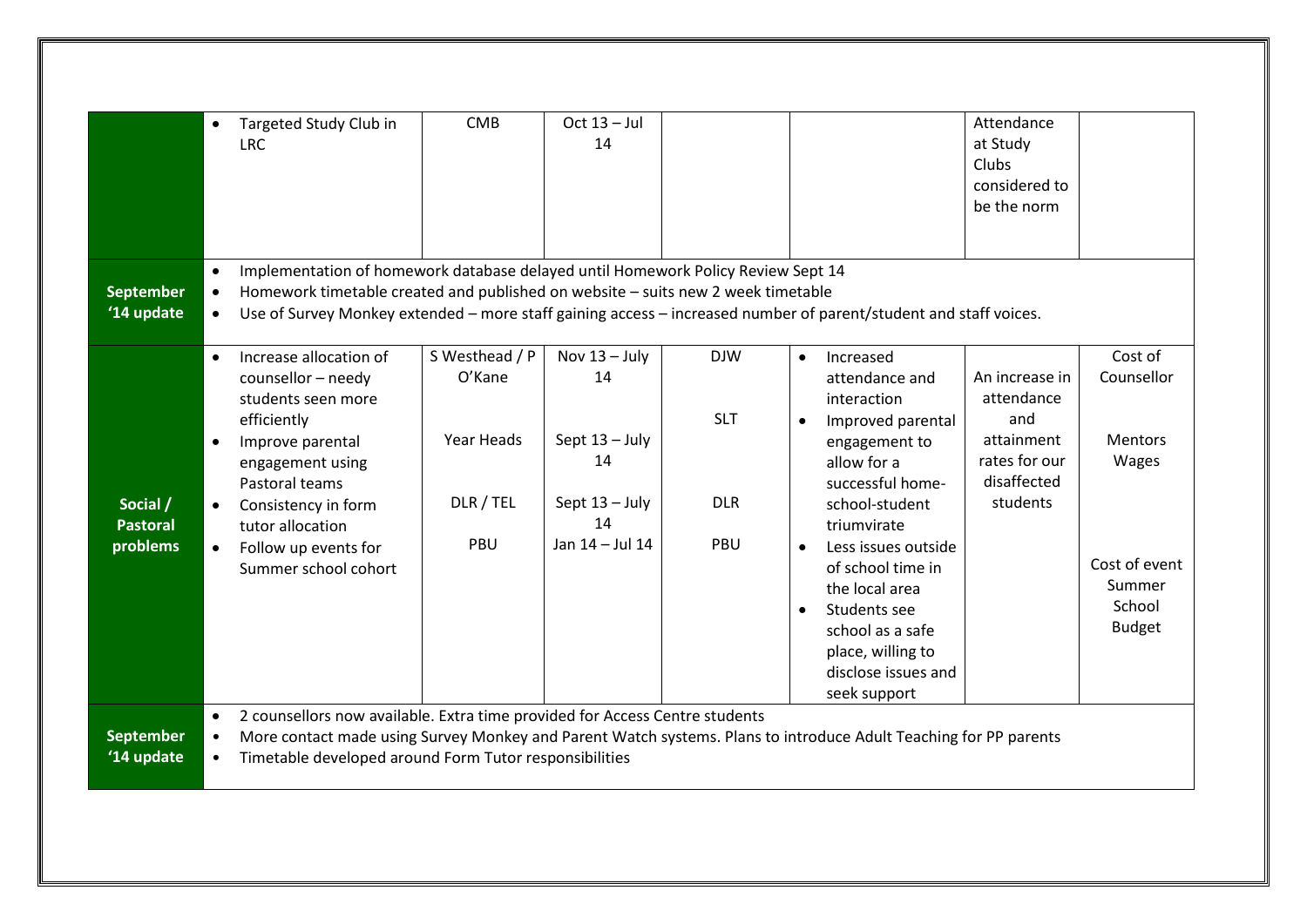| <b>Ensure an</b><br><b>Accessible</b><br><b>Range of</b><br><b>Educational</b><br><b>Experiences</b> | An account of money<br>made available to<br>enhance educational<br>experiences for PP<br>students. Staff to follow<br>application process<br>Analyse participation<br>rates for PP against non<br>PP in team activities                                                                    | All staff<br><b>CLF</b>                  | Sep $13 -$ Jul<br>14 | SLT / Heads of<br>Year /Fac | Increased<br>$\bullet$<br>activities are<br>taking place<br>Student<br>$\bullet$<br>participation<br>increases<br><b>Evaluation forms</b><br>$\bullet$<br>are completed | An increase in<br>the number<br>of PP<br>students<br>being<br>involved in a<br>range of<br>educational<br>experiences |  |
|------------------------------------------------------------------------------------------------------|--------------------------------------------------------------------------------------------------------------------------------------------------------------------------------------------------------------------------------------------------------------------------------------------|------------------------------------------|----------------------|-----------------------------|-------------------------------------------------------------------------------------------------------------------------------------------------------------------------|-----------------------------------------------------------------------------------------------------------------------|--|
| <b>September</b><br>'14 update                                                                       | Staff apply for funding via an application process to increase the progress and attainment of PP students<br>$\bullet$                                                                                                                                                                     |                                          |                      |                             |                                                                                                                                                                         |                                                                                                                       |  |
| <b>Disseminate</b><br>and Monitor<br><b>Funding</b>                                                  | Pupil Premium School<br>$\bullet$<br><b>Improvement Group</b><br>created to meet monthly<br>to discuss and<br>disseminate funding and<br>future planning<br>Budget to analysed and<br>appropriated in<br>September and April<br>Keep up to date with<br>new strategies and<br>publications | <b>PPSIG</b><br><b>JMA</b><br><b>PCH</b> | Sep 13-Jul 14        | <b>PCH</b>                  | Increase in<br>$\bullet$<br>number of<br>opportunities<br>available to PP<br>students                                                                                   | An increase in<br>specific<br>activities and<br>enterprises<br>focussing on<br>Pupil<br>Premium                       |  |
| <b>September</b><br>'14 update                                                                       | PPSIG established with a growing number of members<br>Distribution of funding available 2013-14. Budget set for 2014-15<br>$\bullet$<br>Worked with Broadgreen and Notre Dame re good practice<br>$\bullet$                                                                                |                                          |                      |                             |                                                                                                                                                                         |                                                                                                                       |  |
| <b>Budget</b>                                                                                        | Total amount allocated = £843,609<br>Amount budgeted sept 2013 - 2014 = £818,883<br>Overspend of £24,726 to be allocated from whole school budget                                                                                                                                          |                                          |                      |                             |                                                                                                                                                                         |                                                                                                                       |  |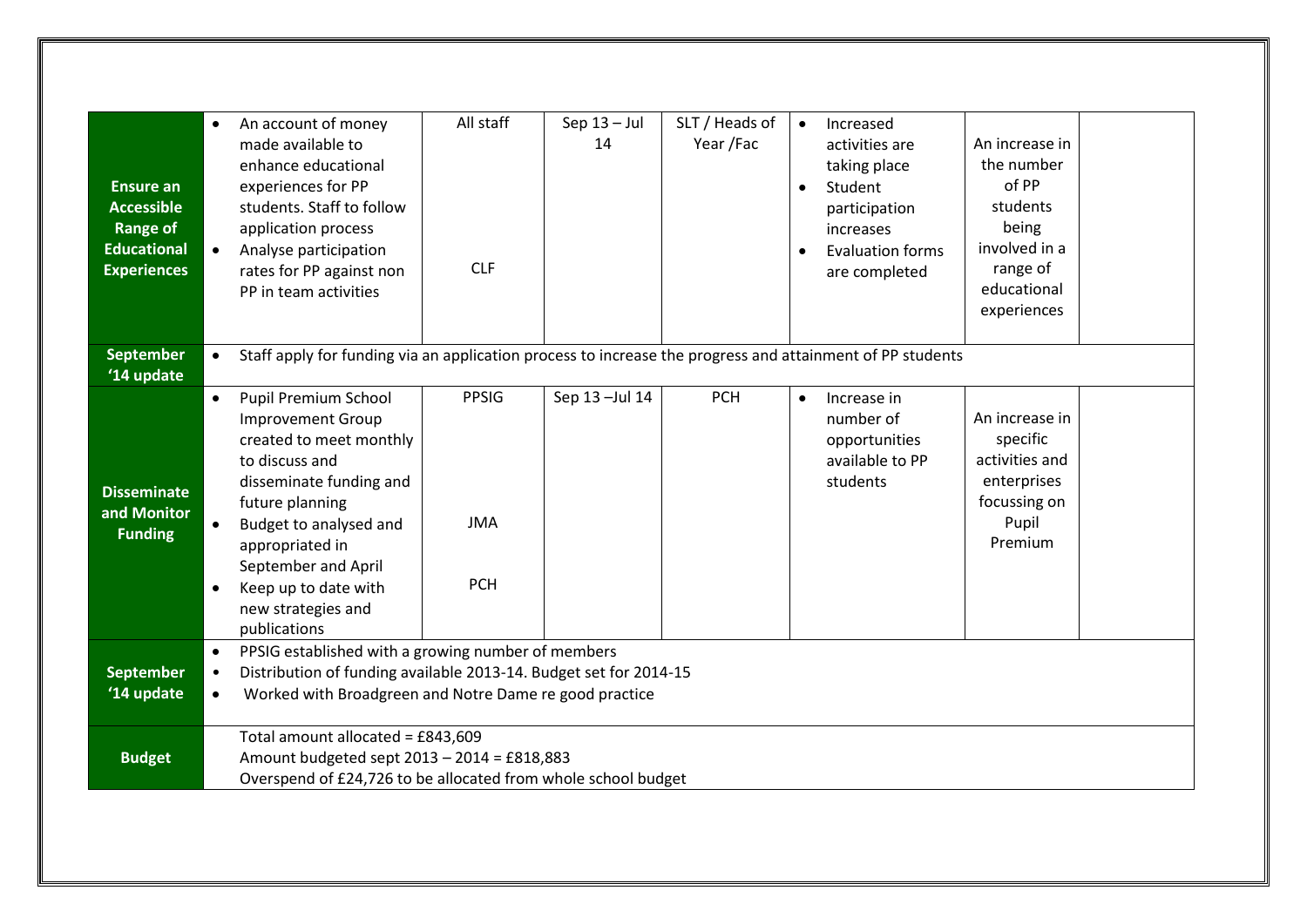# **IMPACT 2013-14**

**The impact of our Pupil Premium Funding has been highlighted, using the following data measures, which show the impact our spend has had on our disadvantaged cohort:**

'Narrowing of the Gap' is shown using A\*-A, A\*-C, 3 Levels of Progress and 4 levels of Progress following a 3 year and a 2 year trend

Comparisons are made using data obtained from:

- **Alsop Pupil Premium students against Alsop Non Pupil Premium students**
- **Alsop Pupil Premium students against National average**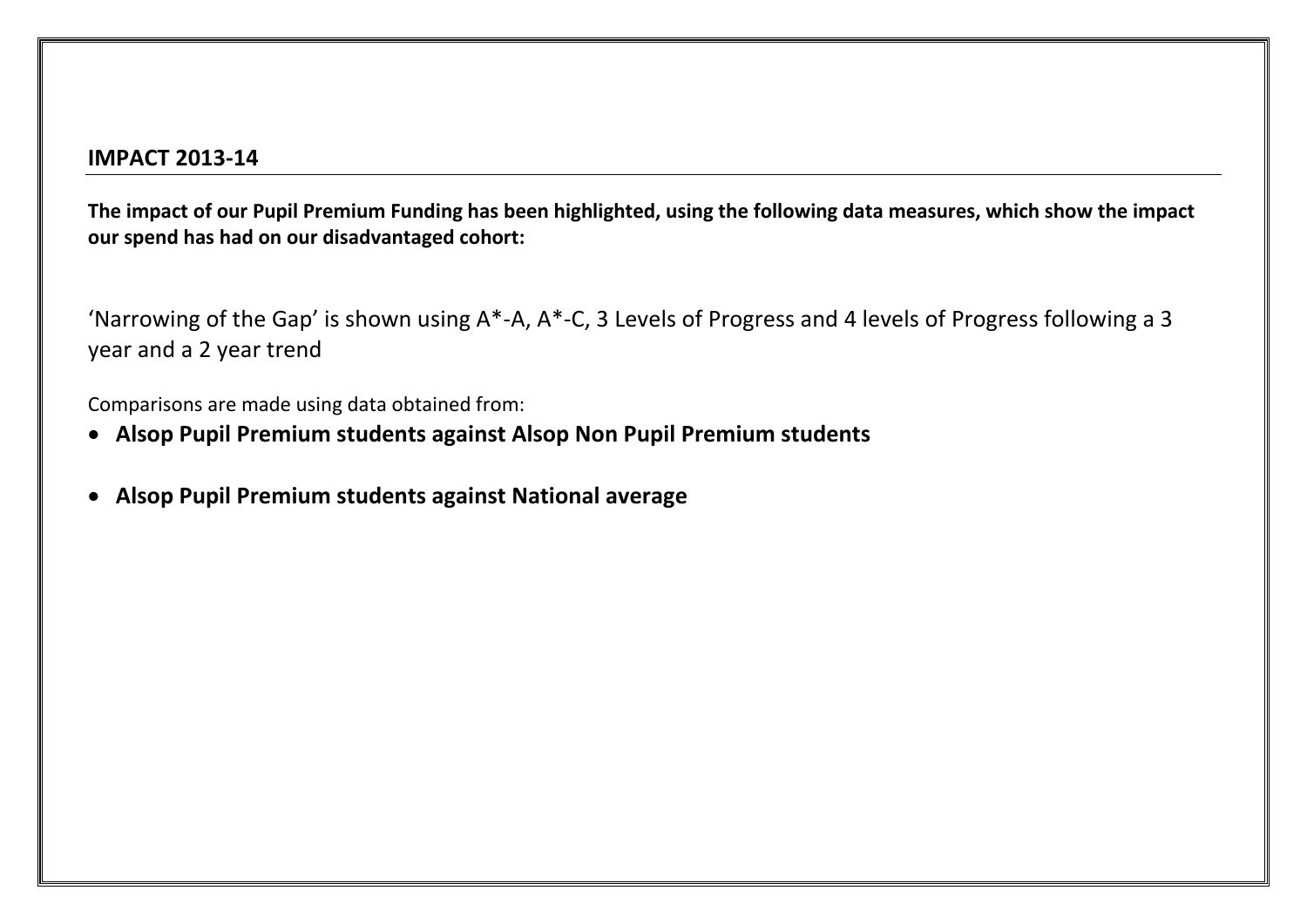|                              |              | 2013/14  |                |              | 2012/13 |              |              | 2011/12  |              | 3 year %  | 3 Year % | 2 year %     | 2 Year %    |
|------------------------------|--------------|----------|----------------|--------------|---------|--------------|--------------|----------|--------------|-----------|----------|--------------|-------------|
| <b>Qualification Name</b>    | <b>PP</b>    | Non PP   | Gap            | <b>PP</b>    | Non PP  | <b>Gap</b>   | <b>PP</b>    | Non PP   | Gap          | $A^* - A$ | Gap      | $A^* - A$    | Gap         |
| Art & Design GCSE            | 12.7         | 14.3     | $-1.6$         | 4.5          | 17      | $-12.5$      | 2.8          | 9.5      | $-6.7$       | 9.9       | 5.1      | 8.2          | 10.9        |
| DT Catering GCSE             | $\Omega$     | $\Omega$ | $\Omega$       | $\Omega$     | 5.6     | $-5.6$       | $\Omega$     | 4.5      | $-4.5$       | $\Omega$  | 4.5      | $\mathbf 0$  | 5.6         |
| DT Graphic Products          | 12.5         | $\Omega$ | 12.5           | 7.7          | 4.2     | 3.5          | $\mathbf{0}$ | $\Omega$ | $\mathbf{0}$ | 12.5      | 12.5     | 4.8          | 9           |
| DT Product Design GCSE       | $\Omega$     | 9.1      | $-9.1$         | $\Omega$     | 5.3     | $-5.3$       | $\Omega$     | 3.8      | $-3.8$       | $\Omega$  | $-5.3$   | $\mathbf 0$  | $-3.8$      |
| <b>DT Textiles GCSE</b>      | $\Omega$     | $\Omega$ | $\Omega$       | $\Omega$     | 0       | $\Omega$     | $\Omega$     | $\Omega$ | $\Omega$     | $\Omega$  | 0        | $\mathbf{0}$ | $\mathbf 0$ |
| English GCSE                 | 0.7          | 3.9      | $-3.2$         | 1.6          | 4.9     | $-3.3$       | 1.9          | 8.2      | $-6.3$       | $-1.2$    | 3.1      | $-0.9$       | 0.1         |
| English Language             | 10.8         | 16.7     | $-5.9$         | N/A          | N/A     | N/A          | N/A          | N/A      | N/A          | N/A       | N/A      | N/A          | N/A         |
| English Literature GCSE      | 11.4         | 22.9     | $-11.5$        | 2.4          | 4.4     | $-2$         | $\Omega$     | $\Omega$ | $\Omega$     | 11.4      | $-11.5$  | 9.           | $-9.5$      |
| Geography GCSE               | 3.6          | 6.7      | $-3.1$         | 7.1          | 10.5    | $-3.4$       | 12.5         | 15.4     | $-2.9$       | $-8.9$    | $-0.2$   | $-3.5$       | 0.3         |
| <b>History GCSE</b>          | 15.8         | 25       | $-9.2$         | 14.7         | 18.8    | $-4.1$       | 10.3         | 17.2     | $-6.9$       | 5.5       | $-2.3$   | 1.1          | $-5.1$      |
| Maths GCSE                   | 6            | 10.4     | $-4.4$         | 6.6          | 7.4     | $-0.8$       | 3.2          | 7.4      | $-4.2$       | 2.8       | $-0.2$   | $-0.6$       | $-3.6$      |
| Media GCSE                   | $\Omega$     | $\Omega$ | $\Omega$       | $\Omega$     | 0       | $\mathbf{0}$ | N/A          | N/A      | N/A          | N/A       | N/A      | N/A          | N/A         |
| <b>MFL Spanish GCSE</b>      | 8.6          | 14.5     | $-5.9$         | 17.2         | 15.4    | 1.8          | 4.8          | 20       | $-15.2$      | 3.8       | 9.3      | $-8.6$       | $-7.7$      |
| Dance                        | $\Omega$     | $\Omega$ | $\overline{0}$ | N/A          | N/A     | N/A          | N/A          | N/A      | N/A          | N/A       | N/A      | N/A          | N/A         |
| Drama GCSE                   | 4.3          | 18.8     | $-14.5$        | 4.8          | 11.1    | $-6.3$       | 4.8          | 11.1     | $-6.3$       | N/A       | N/A      | $-0.5$       | $-8.2$      |
| Music                        | $\mathbf{0}$ | 11.1     | $-11.1$        | N/A          | N/A     | N/A          | N/A          | N/A      | N/A          | N/A       | N/A      | N/A          | N/A         |
| PE GSCE                      | 3.4          | $\Omega$ | 3.4            | $\mathbf{0}$ | 0       | $\mathbf{0}$ | N/A          | N/A      | N/A          | N/A       | N/A      | 3.4          | 3.4         |
| Photography GCSE             | 22.9         | 14.3     | 8.6            | $\Omega$     | 3.3     | $-3.3$       | 0            | 6.3      | $-6.3$       | 22.9      | 14.9     | 22.9         | 11.9        |
| <b>SC Biology GCSE</b>       | 28.6         | $\Omega$ | 28.6           | 66.7         | 50      | 16.7         | $\mathbf{0}$ | $\Omega$ | $\Omega$     | 28.6      | 28.6     | $-38.1$      | 11.9        |
| <b>SC Chemistry GCSE</b>     | 28.6         | $\Omega$ | 28.6           | 33.3         | 100     | $-66.7$      | 25           | 12.5     | 12.5         | 3.6       | 16.1     | $-4.7$       | 95.3        |
| <b>SC Physics GCSE</b>       | 28.6         | $\Omega$ | 28.6           | 66.7         | 100     | $-33.3$      | $\Omega$     | 12.5     | $-12.5$      | 28.6      | 41.1     | $-38.1$      | 61.9        |
| <b>SC Additional Science</b> | $\Omega$     | $\Omega$ | 0              | 10           | 11.3    | $-1.3$       | 9.1          | 6.9      | 2.2          | -9.7      | $-2,2$   | $-10$        | 1.3         |

**PP comparison against Alsop average 3 Year / 2 Year Trend A\*-A**

PP outperforming Non PP in 6 subjects

| $(2014 A*-A) - (2012 A*-A)$ |                                              |               |                      | $\left  \frac{2014}{2014} \right $ Cap b/t Alsop and $\left  \frac{2014}{2014} \right $ (2013 A*-A) $\left  \frac{2014}{2014} \right $ Cap b/t Alsop and |
|-----------------------------|----------------------------------------------|---------------|----------------------|----------------------------------------------------------------------------------------------------------------------------------------------------------|
| Green = $%$ improvement     | $Nat Av.$ ) - (2012 Gap b/t                  |               | $Green = % improper$ | $Nat Av.$ ) - (2013 Gap b/t                                                                                                                              |
| over 3 years                | Alsop and Nat. Av.)                          | lover 2 years |                      | Alsop and Nat. Av.)                                                                                                                                      |
|                             | $\sqrt{\frac{1}{100}}$ Green = % improvement |               |                      | $\sqrt{G}$ Green = % improvement                                                                                                                         |
|                             | lover 3 years                                |               |                      | over 2 years                                                                                                                                             |

#### **Over 3 years**

6 subjects do not have data over 3 years % A\*-A has improved in 10 out of 16 subjects

In school gap has narrowed in 9 out of 16 subjects

## **Over 2 years**

3 subjects do not have data over 3 years

% A\*-A has improved in 6out of 19 subjects

In school gap has narrowed in 11 out of 19 subjects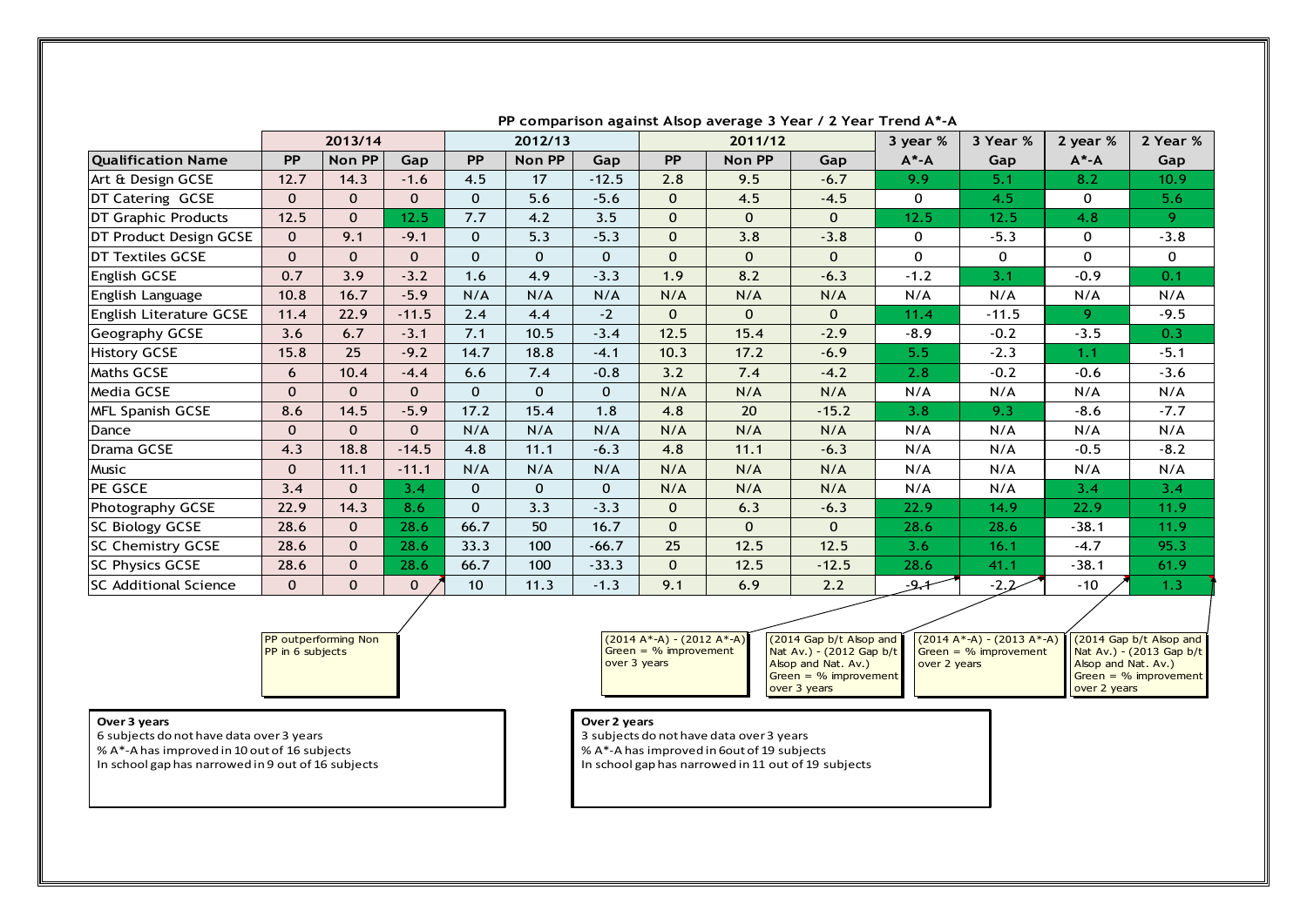|                               |           | 2013/14       |                  |           | 2012/13       |              | 2011/12   |        |              | 3 year %        | 3 Year % | 2 year % | 2 Year %         |
|-------------------------------|-----------|---------------|------------------|-----------|---------------|--------------|-----------|--------|--------------|-----------------|----------|----------|------------------|
| <b>Qualification Name</b>     | <b>PP</b> | <b>Non PP</b> | Gap              | <b>PP</b> | <b>Non PP</b> | Gap          | <b>PP</b> | Non PP | Gap          | $A^*$ -C        | Gap      | $A^*$ -C | Gap              |
| Art & Design GCSE             | 81        | 88.6          | $-7.6$           | 63.6      | 81.1          | $-17.5$      | 69.4      | 81     | $-11.6$      | 11.6            | 4        | 17.4     | 9.9 <sub>•</sub> |
| DT Catering GCSE              | 50        | 50            | $\Omega$         | 53.8      | 77.8          | $-24$        | 23.1      | 40.9   | $-17.8$      | 26.9            | 17.8     | $-3.8$   | 24               |
| DT Graphic Products           | 75        | 40            | 35               | 30.8      | 54.2          | $-23.4$      | 21.1      | 41.2   | $-20.1$      | 53.9            | 55.1     | 44.2     | 58.4             |
| DT Product Design GCSE        | 66.7      | 90.9          | $-24.2$          | 29.4      | 73.7          | $-44.3$      | 4.2       | 19.2   | $-15$        | 62.5            | $-9.2$   | 37.3     | 20.1             |
| DT Textiles GCSE              | 90        | 60            | 30               | 100       | 78.6          | 21.4         | 14.3      | 33.3   | $-19$        | 75.7            | 49       | $-10$    | 8.6              |
| English GCSE                  | 65        | 77.9          | $-12.9$          | 46.7      | 59.9          | $-13.2$      | 47.2      | 69.7   | $-22.5$      | 17.8            | 9.6      | 18.3     | 0.3              |
| English Language              | 94.6      | 97.2          | $-2.6$           | N/A       | N/A           | N/A          | N/A       | N/A    | N/A          | N/A             | N/A      | N/A      | N/A              |
| English Literature GCSE       | 65.7      | 68.6          | $-2.9$           | 58.5      | 70.6          | $-12.1$      | 50        | 100    | $-50$        | 15.7            | 47.1     | 7.2      | 9.2              |
| Geography GCSE                | 25        | 44.4          | $-19.4$          | 50        | 36.8          | 13.2         | 50        | 61.5   | $-11.5$      | $-25$           | $-7.9$   | $-25$    | $-32.6$          |
| <b>History GCSE</b>           | 54.4      | 55.8          | $-1.4$           | 41.2      | 64.1          | $-22.9$      | 41.4      | 75.7   | $-34.3$      | 13 <sup>°</sup> | 32.9     | 13.2     | 21.5             |
| Maths GCSE                    | 45.2      | 54.7          | $-9.5$           | 44.3      | 53.1          | $-8.8$       | 46.2      | 73     | $-26.8$      | $-1$            | 17.3     | 0.9      | $-0.7$           |
| Media GCSE                    | 7.7       | $\Omega$      | 7.7              | 20        | 25            | $-5$         | N/A       | N/A    | N/A          | N/A             | N/A      | $-12.3$  | 12.7             |
| <b>MFL Spanish GCSE</b>       | 82.8      | 84.2          | $-1.4$           | 72.4      | 90.4          | $-18$        | 76.2      | 97.5   | $-21.3$      | 6.6             | 19.9     | 10.4     | 16.6             |
| Dance                         | 21.4      | 16.7          | 4.7              | N/A       | N/A           | N/A          | N/A       | N/A    | N/A          | N/A             | N/A      | N/A      | N/A              |
| Drama GCSE                    | 65.2      | 56.3          | 8.9 <sub>1</sub> | 38.1      | 55.6          | $-17.5$      | N/A       | N/A    | N/A          | N/A             | N/A      | 27.1     | 26.4             |
| Music                         | 81.3      | 100           | $-18.7$          | N/A       | N/A           | N/A          | N/A       | N/A    | N/A          | N/A             | N/A      | N/A      | N/A              |
| PE GSCE                       | 18.6      | 39.4          | $-20.8$          | 60        | 100           | $-40$        | N/A       | N/A    | N/A          | N/A             | N/A      | $-41.4$  | 19.2             |
| Photography GCSE              | 85.7      | 81            | 4.7              | 75        | 90            | $-15$        | 72.2      | 87.5   | $-15.3$      | 13.5            | 20       | 10.7     | 19.7             |
| <b>SC Biology GCSE</b>        | 100       | 100           | $\Omega$         | 100       | 100           | $\mathbf 0$  | 75        | 87.5   | $-12.5$      | 25              | 25       | 0        | $\mathbf 0$      |
| <b>SC Chemistry GCSE</b>      | 100       | 92.3          | 7.7              | 100       | 100           | $\mathbf{0}$ | 75        | 100    | $-25$        | 25              | 7.7      | 0        | 7.7              |
| <b>SC Physics GCSE</b>        | 85.7      | 100           | $-14.3$          | 100       | 100           | $\mathbf{0}$ | 100       | 100    | $\mathbf{0}$ | $-14.3$         | $-14.3$  | $-14.3$  | $-14.3$          |
| <b>ISC Additional Science</b> | 28.2      | 39.3          | $-11.1$          | 96.7      | 100           | $-3.3$       | 81.8      | 100    | $-18.2$      | $-53,6$         | 7.1      | $-68.5$  | $-7.8$           |

**PP comparison against Alsop average 3 Year / 2 Year Trend A\*-C**

PP outperforming Non PP in 7 subjects

| $\left  \frac{(2014 \text{ A}^{*}-C)-(2012 \text{ A}^{*}-C)}{[(2014 \text{ Gap b}/t \text{Alsop and } ]}\right $ $\left  \frac{(2014 \text{ A}^{*}-C)-(2013 \text{ A}^{*}-C)\right $ $\left  \frac{(2014 \text{ Gap b}/t \text{Alsop and } t)}{[(2014 \text{ Jan } t)(100 \text{ Pa})]^2}\right $ |                                                                                                                                                                                                                                                                                                                                                                                                                           |                                                                         |                                            |
|---------------------------------------------------------------------------------------------------------------------------------------------------------------------------------------------------------------------------------------------------------------------------------------------------|---------------------------------------------------------------------------------------------------------------------------------------------------------------------------------------------------------------------------------------------------------------------------------------------------------------------------------------------------------------------------------------------------------------------------|-------------------------------------------------------------------------|--------------------------------------------|
| $Green = % improvement$                                                                                                                                                                                                                                                                           |                                                                                                                                                                                                                                                                                                                                                                                                                           | Nat Av.) - (2012 Gap b/t Green = % improvement Nat Av.) - (2013 Gap b/t |                                            |
| over 3 years                                                                                                                                                                                                                                                                                      | Alsop and Nat. Av.)                                                                                                                                                                                                                                                                                                                                                                                                       | lover 2 years                                                           | Alsop and Nat. Av.)                        |
|                                                                                                                                                                                                                                                                                                   | $\sqrt{\frac{1}{1-\frac{1}{1-\frac{1}{1-\frac{1}{1-\frac{1}{1-\frac{1}{1-\frac{1}{1-\frac{1}{1-\frac{1}{1-\frac{1}{1-\frac{1}{1-\frac{1}{1-\frac{1}{1-\frac{1}{1-\frac{1}{1-\frac{1}{1-\frac{1}{1-\frac{1}{1-\frac{1}{1-\frac{1}{1-\frac{1}{1-\frac{1}{1-\frac{1}{1-\frac{1}{1-\frac{1}{1-\frac{1}{1-\frac{1}{1-\frac{1}{1-\frac{1}{1-\frac{1}{1-\frac{1}{1-\frac{1}{1-\frac{1}{1-\frac{1}{1-\frac{1}{1-\frac{1}{1-\frac$ |                                                                         | $\sqrt{\frac{1}{1}}$ Green = % improvement |
|                                                                                                                                                                                                                                                                                                   | over 3 years                                                                                                                                                                                                                                                                                                                                                                                                              |                                                                         | lover 2 years                              |

## **Over 3 years**

6 subjects do not have data over 3 years % A\*-C has improved in 12 out of 16 subjects In school gap has narrowed in 13 out of 16 subjects

## **Over 2 years**

3 subjects do not have data over 2years

% A\*-C has improved in 10 out of 16 subjects

In school gap has narrowed in 14 out of 16 subjects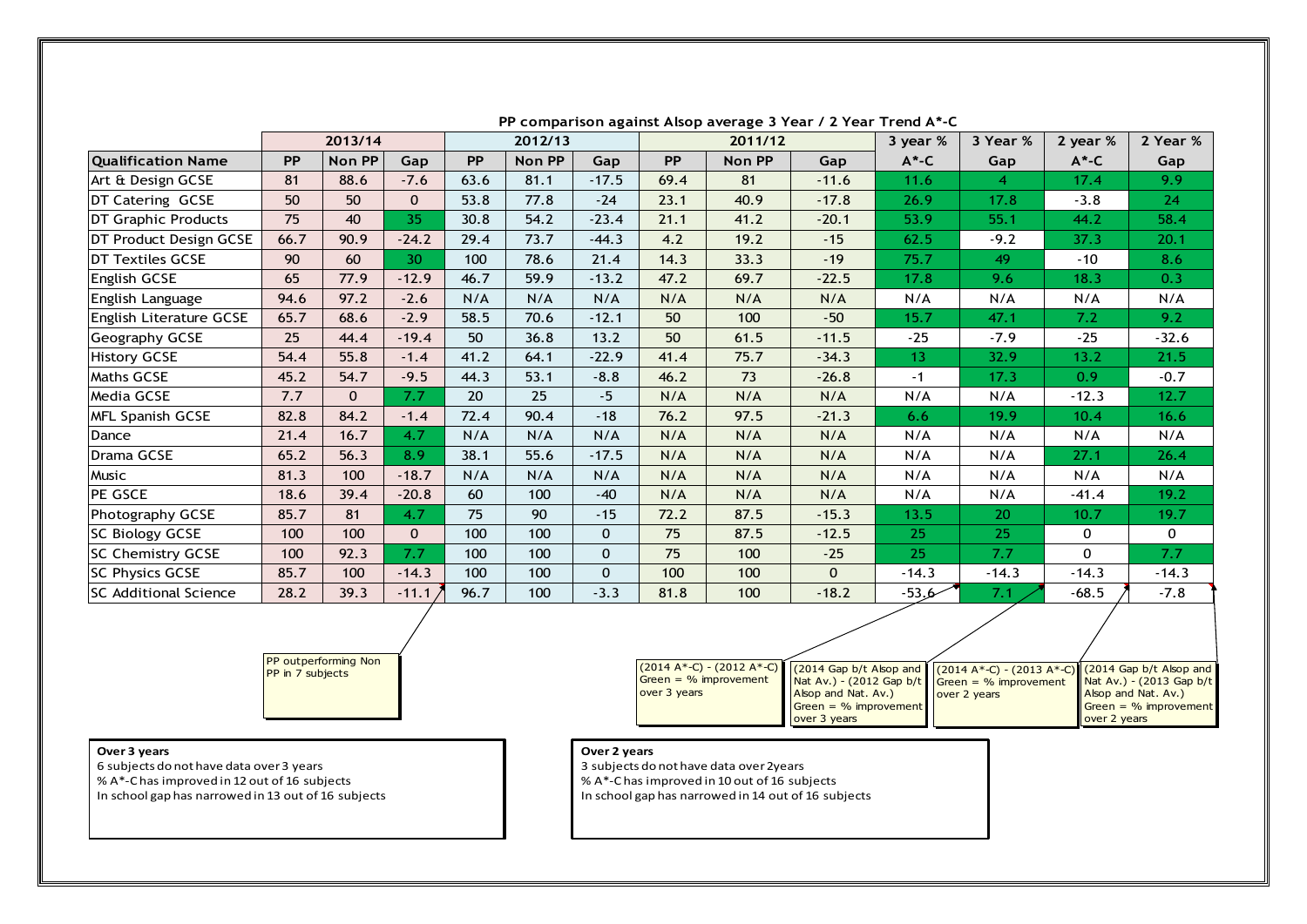|                              |           | 2013/14  |                 | 2011/12<br>2012/13 |        |                 |           | 3 year % | 3 Year % | 2 year % | 2 Year %       |         |                  |
|------------------------------|-----------|----------|-----------------|--------------------|--------|-----------------|-----------|----------|----------|----------|----------------|---------|------------------|
| <b>Qualification Name</b>    | <b>PP</b> | Non PP   | Gap             | <b>PP</b>          | Non PP | <b>Gap</b>      | <b>PP</b> | Non PP   | Gap      | 3LP      | Gap            | 3LP     | Gap              |
| Art & Design GCSE            | 81        | 82.9     | $-1.9$          | 59.1               | 77.4   | $-18.3$         | 72.2      | 85.7     | $-13.5$  | 8.8      | 11.6           | 21.9    | 16.4             |
| DT Catering GCSE             | 64.3      | 56.3     | 8               | 61.5               | 83.3   | $-21.8$         | 23.1      | 40.9     | $-17.8$  | 41.2     | 25.8           | 2.8     | 29.8             |
| <b>DT Graphic Products</b>   | 50        | 40       | 10 <sup>°</sup> | 30.8               | 70.8   | $-40$           | 31.6      | 35.3     | $-3.7$   | 18.4     | 13.7           | 19.2    | 50               |
| DT Product Design GCSE       | 77.8      | 81.8     | $-4$            | 35.3               | 68.4   | $-33.1$         | 4.2       | 19.2     | $-15$    | 73.6     | 11             | 42.5    | 29.1             |
| <b>DT Textiles GCSE</b>      | 80        | 80       | $\Omega$        | 75                 | 78.6   | $-3.6$          | 42.9      | 50       | $-7.1$   | 37.1     | 7.1            | 5.      | 3.6              |
| English GCSE                 | 73.6      | 79.2     | $-5.6$          | 48.4               | 66     | $-17.6$         | 56        | 65.6     | $-9.6$   | 17.6     | $\overline{4}$ | 25.2    | 12               |
| English Language             | 78.4      | 80.6     | $-2.2$          | N/A                | N/A    | N/A             | N/A       | N/A      | N/A      | N/A      | N/A            | N/A     | N/A              |
| English Literature GCSE      | 51.4      | 62.9     | $-11.5$         | 53.7               | 67.6   | $-13.9$         | $\Omega$  | 37.5     | $-37.5$  | 51.4     | 26             | $-2.3$  | 2.4              |
| Geography GCSE               | 21.4      | 35.6     | $-14.2$         | 42.9               | 26.3   | 16.6            | 37.5      | 61.5     | $-24$    | $-16.1$  | 9.8            | $-21.5$ | $-30.8$          |
| History GCSE                 | 54.4      | 50       | 4.4             | 38.2               | 62.5   | $-24.3$         | 34.5      | 68.1     | $-33.6$  | 19.9     | 38             | 16.2    | 28.7             |
| <b>Maths GCSE</b>            | 34.5      | 48.1     | $-13.6$         | 41                 | 51.9   | $-10.9$         | 39.9      | 61.5     | $-21.6$  | $-5.4$   | 8              | $-6.5$  | $-2.7$           |
| Media GCSE                   | 7.7       | $\Omega$ | 7.7             | 40                 | 8.3    | 31.7            | N/A       | N/A      | N/A      | N/A      | N/A            | $-32.3$ | $-24$            |
| <b>MFL Spanish GCSE</b>      | 77.4      | 80.3     | $-2.9$          | 65.5               | 86.5   | $-21$           | 66.7      | 92.5     | $-25.8$  | 10.7     | 22.9           | 11.9    | 18.1             |
| Dance                        | 14.3      | 16.7     | $-2.4$          | N/A                | N/A    | N/A             | N/A       | N/A      | N/A      | N/A      | N/A            | N/A     | N/A              |
| Drama GCSE                   | 56.5      | 43.8     | 12.7            | 42.9               | 50     | $-7.1$          | N/A       | N/A      | N/A      | N/A      | N/A            | 13.6    | 19.8             |
| <b>Music</b>                 | 81.3      | 66.7     | 14.6            | N/A                | N/A    | N/A             | N/A       | N/A      | N/A      | N/A      | N/A            | N/A     | N/A              |
| PE GSCE                      | 13.6      | 27.3     | $-13.7$         | 60                 | 50     | 10 <sup>°</sup> | N/A       | N/A      | N/A      | N/A      | N/A            | $-46.4$ | $-23.7$          |
| Photography GCSE             | 85.7      | 85.7     | $\Omega$        | 62.5               | 86.5   | $-24$           | 77.8      | 87.5     | $-9.7$   | 7.9      | 9.7            | 23.2    | 24               |
| <b>SC Biology GCSE</b>       | 71.4      | 61.5     | 9.9             | 100                | 100    | $\overline{0}$  | 25        | 43.8     | $-18.8$  | 46.4     | 28.7           | $-28.6$ | 9.9 <sub>•</sub> |
| SC Chemistry GCSE            | 85.7      | 61.5     | 24.2            | 100                | 100    | $\overline{0}$  | 25        | 62.5     | $-37.5$  | 60.7     | 61.7           | $-14.3$ | 24.2             |
| <b>SC Physics GCSE</b>       | 85.7      | 61.5     | 24.2            | 100                | 100    | $\overline{0}$  | 75        | 62.5     | 12.5     | 10.7     | 11.7           | $-14.3$ | 24.2             |
| <b>SC Additional Science</b> | 18.8      | 26.2     | $-7.4$          | 83.3               | 83     | 0.3             | 18.2      | 48.3     | $-30.1$  | $0.6 -$  | 22.7           | $-64.5$ | $-7.7$           |

**PP comparison against Alsop average 3 Year / 2 Year Trend 3LP**

PP outperforming Non PP in 9 subjects. Performing equal in 2

(2014 3LP) - (2012 3LP)  $Green = %$  improvement over 3 years (2014 Gap b/t Alsop and Nat Av.) - (2012 Gap b/t Alsop and Nat. Av.)  $Green = % improvement$ over 3 years

(2014 3LP) - (2013 3LP)  $Green = %$  improvement over 2 years

(2014 Gap b/t Alsop and Nat Av.) - (2013 Gap b/t Alsop and Nat. Av.)  $Green = % import$ over 2 years

#### **Over 3 years**

6 subjects do not have data over 3 years % 3LP has improved in 14 out of 16 subjects In school gap has narrowed in 16 out of 16 subjects

## **Over 2 years**

3 subjects do not have data over 2years

% 3LP has improved in 10 out of 16 subjects

In school gap has narrowed in 14 out of 16 subjects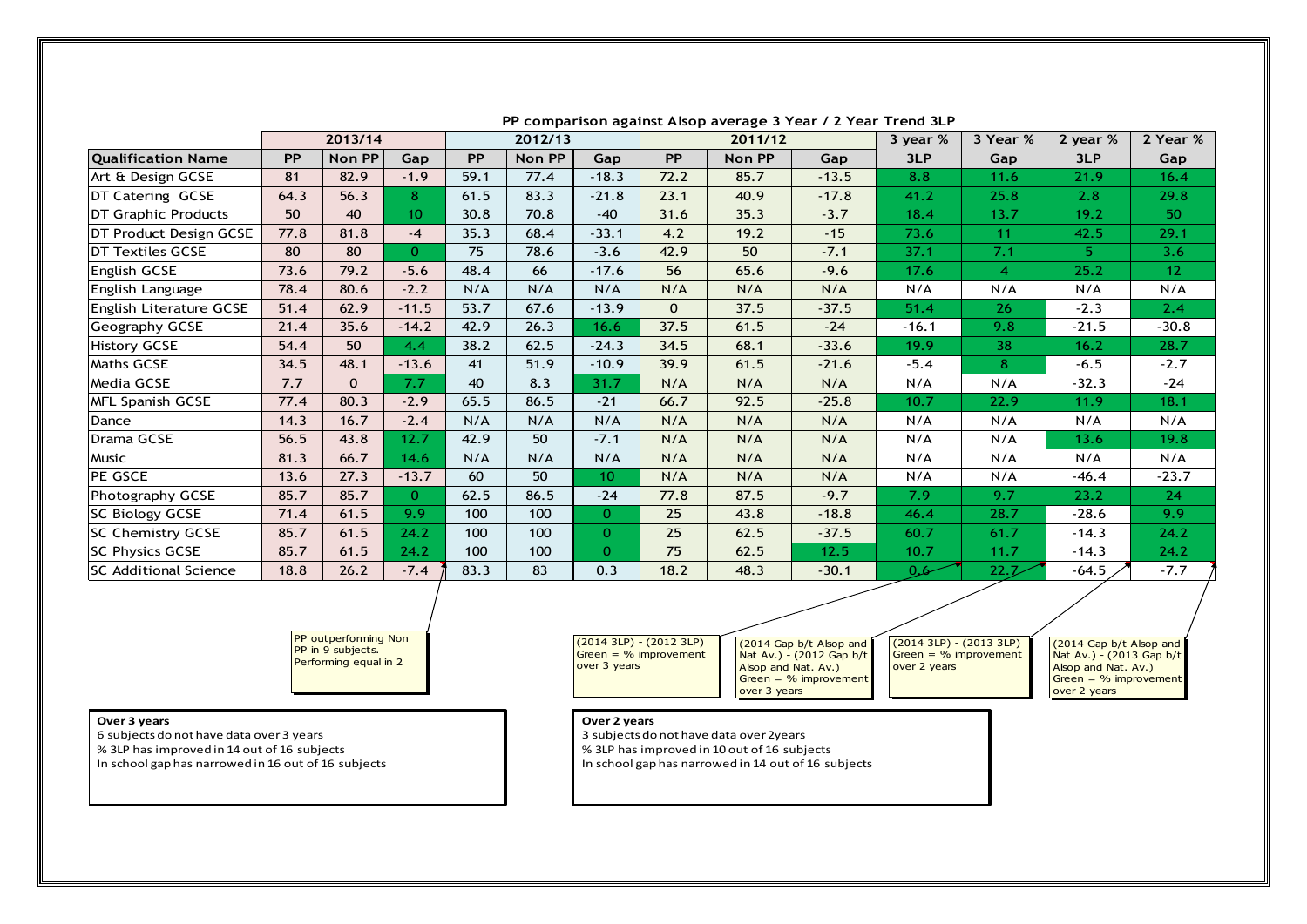|                              |              | The companison against Alsop average 5 Team 2 Team Trend Her<br>2013/14<br>2012/13 |              |           |               |              | 2011/12        |          | 3 year %     | 3 Year %       | 2 year % | 2 Year % |                 |
|------------------------------|--------------|------------------------------------------------------------------------------------|--------------|-----------|---------------|--------------|----------------|----------|--------------|----------------|----------|----------|-----------------|
| <b>Qualification Name</b>    | <b>PP</b>    | Non PP                                                                             | Gap          | <b>PP</b> | <b>Non PP</b> | <b>Gap</b>   | <b>PP</b>      | Non PP   | Gap          | 4LP            | Gap      | 4LP      | Gap             |
| Art & Design GCSE            | 36.5         | 54.3                                                                               | $-17.8$      | 18.2      | 45.3          | $-27.1$      | 33.3           | 52.4     | $-19.1$      | 3.2            | 1.3      | 18.3     | 9.3             |
| DT Catering GCSE             | 28.6         | $\Omega$                                                                           | 28.6         | 30.8      | 55.6          | $-24.8$      | 7.7            | 22.7     | $-15$        | 20.9           | 43.6     | $-2.2$   | 53.4            |
| DT Graphic Products          | 12.5         | $\mathbf{0}$                                                                       | 12.5         | 7.7       | 20.8          | $-13.1$      | 10.5           | 5.9      | 4.6          | $\overline{2}$ | 7.9      | 4.8      | 25.6            |
| DT Product Design GCSE       | 11.1         | 45.5                                                                               | $-34.4$      | 11.8      | 26.3          | $-14.5$      | $\Omega$       | 7.7      | $-7.7$       | 11.1           | $-26.7$  | $-0.7$   | $-19.9$         |
| <b>IDT Textiles GCSE</b>     | 30           | 20                                                                                 | 10           | 50        | 50            | $\mathbf{0}$ | 42.9           | 50       | $-7.1$       | $-12.9$        | 17.1     | $-20$    | 10 <sup>°</sup> |
| English GCSE                 | 21.4         | 32.5                                                                               | $-11.1$      | 11.5      | 15.4          | $-3.9$       | 17             | 19.7     | $-2.7$       | 4.4            | $-8.4$   | 9.9      | $-7.2$          |
| English Language             | 21.6         | 19.4                                                                               | 2.2          | N/A       | N/A           | N/A          | N/A            | N/A      | N/A          | N/A            | N/A      | N/A      | N/A             |
| English Literature GCSE      | 25.7         | 34.3                                                                               | $-8.6$       | 22        | 23.5          | $-1.5$       | $\Omega$       | $\Omega$ | $\Omega$     | 25.7           | $-8.6$   | 3.7      | $-7.1$          |
| <b>Geography GCSE</b>        | 3.6          | 8.9                                                                                | $-5.3$       | 14.3      | 15.8          | $-1.5$       | 12.5           | 23.1     | $-10.6$      | $-8.9$         | 5.3      | $-10.7$  | $-3.8$          |
| History GCSE                 | 31.6         | 32.7                                                                               | $-1.1$       | 26.5      | 35.9          | $-9.4$       | 17.2           | 34       | $-16.8$      | 14.4           | 15.7     | 5.1      | 8.3             |
| <b>Maths GCSE</b>            | 7.7          | 13.2                                                                               | $-5.5$       | 13.1      | 13.6          | $-0.5$       | $\overline{7}$ | 13.1     | $-6.1$       | 0.7            | 0.6      | $-5.4$   | $-5$            |
| Media GCSE                   | $\mathbf{0}$ | $\Omega$                                                                           | $\Omega$     | 20        | 8.3           | 11.7         | N/A            | N/A      | N/A          | N/A            | N/A      | $-20$    | $-11.7$         |
| MFL Spanish GCSE             | 31.2         | 43.4                                                                               | $-12.2$      | 27.6      | 38.5          | $-10.9$      | 19             | 35       | $-16$        | 12.2           | 3.8      | 3.6      | $-1.3$          |
| Dance                        | $\mathbf{0}$ | $\mathbf{0}$                                                                       | $\mathbf{0}$ | N/A       | N/A           | N/A          | N/A            | N/A      | N/A          | N/A            | N/A      | N/A      | N/A             |
| Drama GCSE                   | 21.7         | 25                                                                                 | $-3.3$       | 14.3      | 27.8          | $-13.5$      | N/A            | N/A      | N/A          | N/A            | N/A      | 7.4      | 10.2            |
| Music                        | 31.3         | 44.4                                                                               | $-13.1$      | N/A       | N/A           | N/A          | N/A            | N/A      | N/A          | N/A            | N/A      | N/A      | N/A             |
| PE GSCE                      | 5.1          | 3                                                                                  | 2.1          | N/A       | N/A           | N/A          | N/A            | N/A      | N/A          | N/A            | N/A      | N/A      | N/A             |
| Photography GCSE             | 51.4         | 52.4                                                                               | $-1$         | 12.5      | 43.3          | $-30.8$      | 38.9           | 25       | 13.9         | 12.5           | $-14.9$  | 38.9     | 29.8            |
| SC Biology GCSE              | 28.6         | $\Omega$                                                                           | 28.6         | 66.7      | 50            | 16.7         | $\Omega$       | $\Omega$ | $\mathbf{0}$ | 28.6           | 28.6     | $-38.1$  | 11.9            |
| SC Chemistry GCSE            | 28.6         | 7.7                                                                                | 20.9         | 33.3      | 100           | $-66.7$      | 25             | 62.5     | $-37.5$      | 3.6            | 58.4     | $-4.7$   | 87.6            |
| <b>SC Physics GCSE</b>       | 28.6         | $\Omega$                                                                           | 28.6         | 66.7      | 100           | $-33.3$      | $\Omega$       | 12.5     | $-12.5$      | 28.6           | 41.1     | $-38.1$  | 61.9            |
| <b>SC Additional Science</b> | 5.9          | 3.3                                                                                | 2.6          | 30        | 28.3          | 1.7          | 18.2           | 48.36    | $-30.16$     | كيبيتكمتر      | 32,76    | $-24.1$  | 0.9             |

**PP comparison against Alsop average 3 Year / 2 Year Trend 4LP**

PP outperforming Non PP in 7 subjects.

(2014 4LP) - (2012 4LP)  $\overline{\text{Green}} = \%$  improvement over 3 years (2014 Gap b/t Alsop and Nat Av.) - (2012 Gap b/t Alsop and Nat. Av.) Green = % improvement over 3 years

(2014 4LP) - (2013 4LP) Green = % improvement over 2 years

(2014 Gap b/t Alsop and Nat Av.) - (2013 Gap b/t Alsop and Nat. Av.)  $Green = % improvement$ over 2 years

#### **Over 3 years**

6 subjects do not have data over 3 years % 4LP has improved in 13 out of 16 subjects In school gap has narrowed in 12 out of 16 subjects

## **Over 2 years**

3 subjects do not have data over 2years

% 4LP has improved in 8 out of 16 subjects

In school gap has narrowed in 11 out of 16 subjects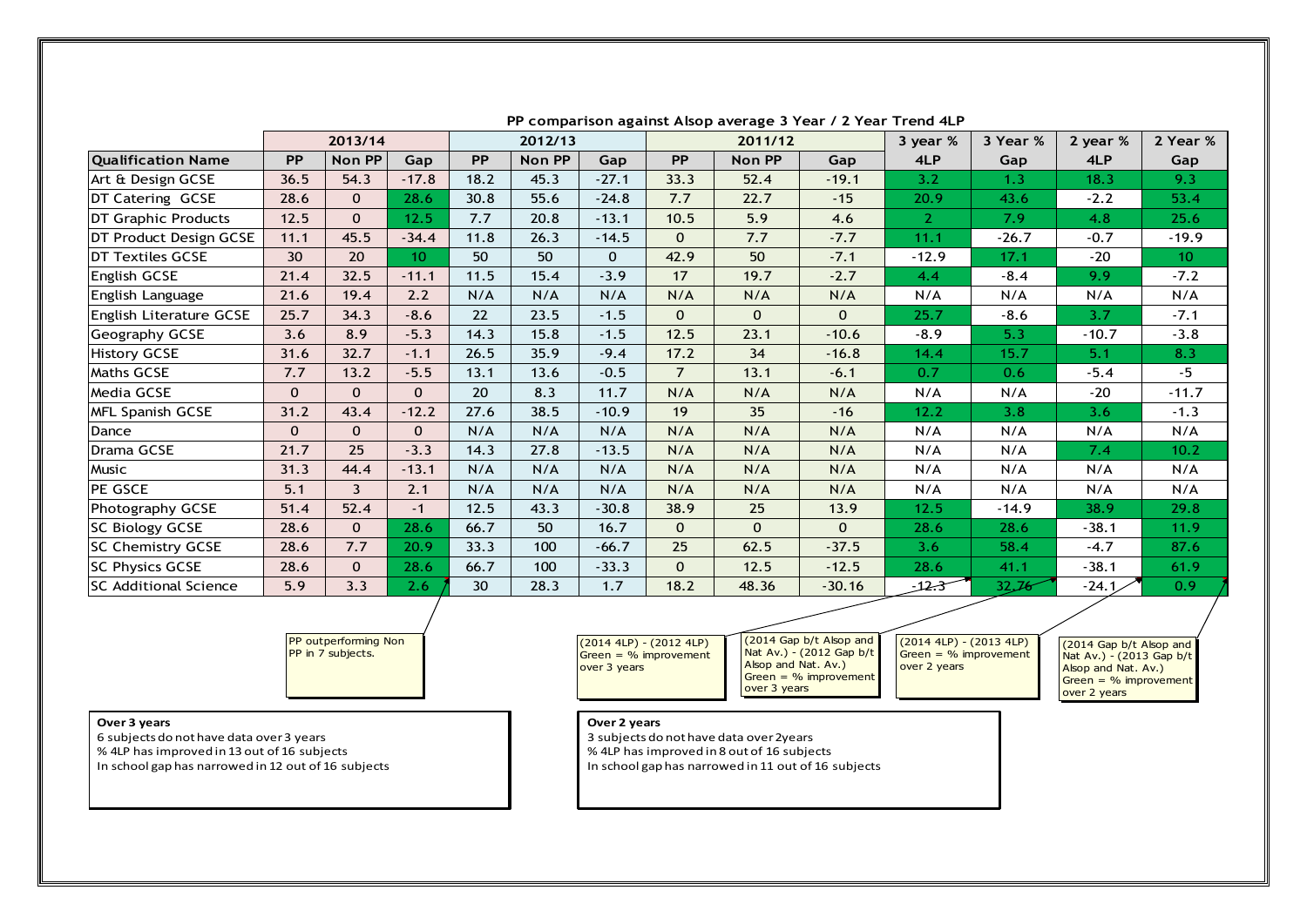|                            |              | 2013/14    |         |             | 2012/13    |         | 2011/12     |            |         |          |            | 3 year % A*-A 3 Year % Gap 2 year % A*-A 2 Year % Gap |            |
|----------------------------|--------------|------------|---------|-------------|------------|---------|-------------|------------|---------|----------|------------|-------------------------------------------------------|------------|
| <b>Qualification Name</b>  | <b>A*-A%</b> | <b>Nat</b> | Gap     | $A^* - A\%$ | <b>Nat</b> | Gap     | $A^* - A$ % | <b>Nat</b> | Gap     | increase | difference | increase                                              | difference |
| Art & Design GCSE          | 12.7         | 21.1       | $-8.4$  | 6.8         | 20.7       | $-13.9$ | 2.8         | 13.3       | $-10.5$ | 9.9      | 2.1        | 5.9                                                   | 5.5        |
| DT Catering GCSE           | $\Omega$     | 17.9       | $-17.9$ | $\Omega$    | 12.2       | $-12.2$ | $\Omega$    | 19         | $-19$   | 0        | 1.1        | 0                                                     | $-5.7$     |
| <b>DT Graphic Products</b> | 12.5         | 17.4       | $-4.9$  | 5           | 17.1       | $-12.1$ | $\Omega$    | 19         | $-19$   | 12.5     | 14.1       | 7.5                                                   | 7.2        |
| DT Product Design GCSE     | $\Omega$     | 17.4       | $-17.4$ | $\Omega$    | 17.1       | $-17.1$ | $\Omega$    | 19         | $-19$   | 0        | 1.6        | 0                                                     | $-0.3$     |
| <b>DT Textiles GCSE</b>    | $\Omega$     | 27.6       | $-27.6$ | $\Omega$    | 14.4       | $-14.4$ | $\Omega$    | 19         | $-19$   | 0        | $-8.6$     | $\mathbf 0$                                           | $-13.2$    |
| English GCSE               | 0.7          | 16.2       | $-15.5$ | 1.7         | 21.3       | $-19.6$ | 1.9         | 15         | $-13.1$ | $-1.2$   | $-2.4$     | $-1$                                                  | 4.1        |
| English Language           | 10.8         | 16.2       | $-5.4$  | N/A         | N/A        | N/A     | N/A         | N/A        | N/A     | N/A      | N/A        | N/A                                                   | N/A        |
| English Literature GCSE    | 11.4         | 21.8       | $-10.4$ | 1.8         | 21.8       | $-20$   | $\Omega$    | 23.2       | $-23.2$ | 11.4     | 12.8       | 9.6                                                   | 9.6        |
| Geography GCSE             | 3.6          | 24.8       | $-21.2$ | 4.5         | 24.6       | $-20.1$ | 12.5        | 28.5       | $-16$   | $-8.9$   | $-5.2$     | $-0.9$                                                | $-1.1$     |
| History GCSE               | 15.8         | 26.4       | $-10.6$ | 14.6        | 26.2       | $-11.6$ | 10.3        | 29.9       | $-19.6$ | 5.5      | 9.         | 1.2                                                   |            |
| <b>Maths GCSE</b>          | 6            | 19         | $-13$   | 4.6         | 18.8       | $-14.2$ | 3.2         | 15.3       | $-12.1$ | 2.8      | $-0.9$     | 1.4                                                   | 1.2        |
| Media GCSE                 | $\Omega$     | 21.1       | $-21.1$ | $\Omega$    | 15.9       | $-15.9$ | N/A         | N/A        | N/A     | N/A      | N/A        | 0                                                     | $-5.2$     |
| <b>MFL Spanish GCSE</b>    | 8.6          | 24.1       | $-15.5$ | 12.8        | 24.9       | $-12.1$ | 4.8         | 31.7       | $-26.9$ | 3.8      | 11.4       | $-4.2$                                                | $-3.4$     |
| Dance                      | $\Omega$     | 19.7       | $-19.7$ | N/A         | N/A        | N/A     | N/A         | N/A        | N/A     | N/A      | N/A        | N/A                                                   | N/A        |
| Drama GCSE                 | 4.3          | 19.7       | $-15.4$ | 3.7         | 19.6       | $-15.9$ | N/A         | N/A        | N/A     | N/A      | N/A        | 0.6                                                   | 0.5        |
| <b>Music</b>               | $\mathbf{0}$ | 28         | $-28$   | N/A         | N/A        | N/A     | N/A         | N/A        | N/A     | N/A      | N/A        | N/A                                                   | N/A        |
| PE GSCE                    | 3.4          | 19.4       | $-16$   | $\Omega$    | 18.9       | $-18.9$ | N/A         | N/A        | N/A     | N/A      | N/A        | 3.4                                                   | 2.9        |
| Photography GCSE           | 22.9         | 21.1       | 1.8     | $\Omega$    | 20.7       | $-20.7$ | $\Omega$    | 24.4       | $-24.4$ | 22.9     | 26.2       | 22.9                                                  | 22.5       |
| <b>SC Biology GCSE</b>     | 28.6         | 41         | $-12.4$ | 66.7        | 40.8       | 25.9    | $\Omega$    | 46.4       | $-46.4$ | 28.6     | 34         | $-38.1$                                               | $-38.3$    |
| <b>SC Chemistry GCSE</b>   | 28.6         | 41.1       | $-12.5$ | 33.3        | 41.2       | $-7.9$  | 25          | 48.2       | $-23.2$ | 3.6      | 10.7       | $-4.7$                                                | $-4.6$     |
| <b>SC Physics GCSE</b>     | 28.6         | 40.4       | $-11.8$ | 66.7        | 40.2       | 26.5    | $\Omega$    | 46.4       | $-46.4$ | 28.6     | 34.6       | $-38.1$                                               | $-38.3$    |
| ISC Additional Science     | $\mathbf{0}$ | 10.7       | $-10.7$ | 5           | 10.8       | $-5.8$  | 9.1         | 13.3       | $-4.2$  | $-9.1$   | $-6.5$     | $-5$                                                  | $-4.9$     |

**PP comparison against national average 3 Year / 2 Year Trend A\*- A**

|              | 46.4                                                   | $-46.4$                                                                                                               | 28.6         | 34.6                                                                 | $-38.1$ | $-38.3$                                                                                                            |
|--------------|--------------------------------------------------------|-----------------------------------------------------------------------------------------------------------------------|--------------|----------------------------------------------------------------------|---------|--------------------------------------------------------------------------------------------------------------------|
| 9.1          | 13.3                                                   | $-4.2$                                                                                                                | $-9.1$       | $-6.5$                                                               | -5      | $-4.9$                                                                                                             |
| over 3 years | $(2014 A*-A) - (2012 A*-A)$<br>Green = $%$ improvement | (2014 Gap b/t Alsop and<br>Nat Av.) - (2012 Gap b/t<br>Alsop and Nat. Av.)<br>Green = $%$ improvement<br>over 3 years | $\mathbf{A}$ | $(2014 A*-A) - (2013 A*-$<br>Green = $%$ improvement<br>over 2 years |         | (2014 Gap b/t Alsop and<br>Nat Av.) - (2013 Gap b/t<br>Alsop and Nat. Av.)<br>$Green = % improper$<br>over 2 years |

# **Over 3 years**

6 subjects do not have data over 3 years

% A\*-A has improved in 10 out of 16 subjects

Gap has narrowed in 11 out of 16 subjects

## **Over 2 years**

3 subjects do not have data over 2 years

%A\*-A has improved in 8 out of 19 subjects

Gap has narrowed in 9 out of 19 subjects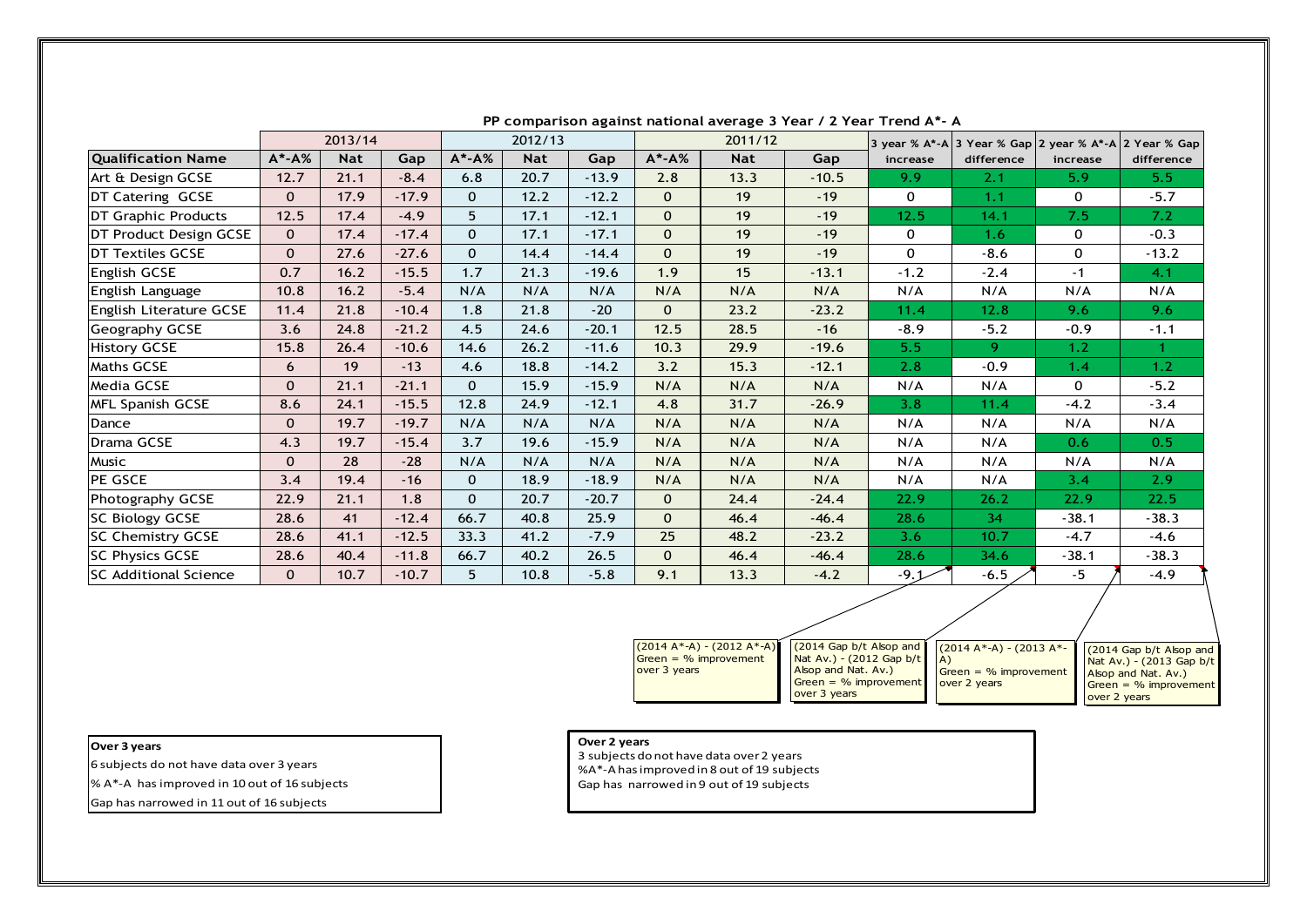|                           |         | 2013/14    |         |           | 2012/13    |         | 2011/12   |            |         |                 | 3 year % A*-C 3 Year % Gap 2 year % A*-C 2 Year % Gap |          |                 |
|---------------------------|---------|------------|---------|-----------|------------|---------|-----------|------------|---------|-----------------|-------------------------------------------------------|----------|-----------------|
| <b>Qualification Name</b> | $A*-C%$ | <b>Nat</b> | Gap     | $A^*$ -C% | <b>Nat</b> | Gap     | $A^*$ -C% | <b>Nat</b> | Gap     | increase        | difference                                            | increase | difference      |
| Art & Design GCSE         | 81      | 76.3       | 4.7     | 63.6      | 75.7       | $-12.1$ | 69.4      | 76.8       | $-7.4$  | 11.6            | 12.1                                                  | 17.4     | 16.8            |
| DT Catering GCSE          | 50      | 62.9       | $-12.9$ | 53.8      | 61.7       | $-7.9$  | 23.1      | 62.5       | $-39.4$ | 26.9            | 26.5                                                  | $-3.8$   | $-5$            |
| DT Graphic Products       | 75      | 59.1       | 15.9    | 30.8      | 58.4       | $-27.6$ | 21.1      | 62.5       | $-41.4$ | 53.9            | 57.3                                                  | 44.2     | 43.5            |
| DT Product Design GCSE    | 66.7    | 59.1       | 7.6     | 29.4      | 58.4       | $-29$   | 4.2       | 62.5       | $-58.3$ | 62.5            | 65.9                                                  | 37.3     | 36.6            |
| <b>DT Textiles GCSE</b>   | 90      | 74.3       | 15.7    | 100       | 73.4       | 26.6    | 14.3      | 62.5       | $-48.2$ | 75.7            | 63.9                                                  | -10      | $-10.9$         |
| English GCSE              | 65      | 71.3       | $-6.3$  | 46.7      | 63.7       | $-17$   | 47.2      | 64.2       | $-17$   | 17.8            | 10.7                                                  | 18.3     | 10.7            |
| English Language          | 94.6    | 71.3       | 23.3    | N/A       | N/A        | N/A     | N/A       | N/A        | N/A     | N/A             | N/A                                                   | N/A      | N/A             |
| English Literature GCSE   | 65.7    | 76         | $-10.3$ | 58.5      | 76.7       | $-18.2$ | 50        | 76.5       | $-26.5$ | 15.7            | 16.2                                                  | 7.2      | 7.9             |
| Geography GCSE            | 25      | 67.8       | $-42.8$ | 50        | 67.3       | $-17.3$ | 50        | 69.7       | $-19.7$ | $-25$           | $-23.1$                                               | $-25$    | $-25.5$         |
| History GCSE              | 54.4    | 67.5       | $-13.1$ | 41.2      | 67.3       | $-26.1$ | 41.4      | 69.8       | $-28.4$ | 13 <sub>1</sub> | 15.3                                                  | 13.2     | 13 <sup>°</sup> |
| <b>Maths GCSE</b>         | 45.2    | 73.1       | $-27.9$ | 44.3      | 72.8       | $-28.5$ | 46.2      | 58.3       | $-12.1$ | $-1$            | $-15.8$                                               | 0.9      | 0.6             |
| Media GCSE                | 7.7     | 76.3       | $-68.6$ | 20        | 65.8       | $-45.8$ | N/A       | N/A        | N/A     | N/A             | N/A                                                   | $-12.3$  | $-22.8$         |
| <b>MFL Spanish GCSE</b>   | 82.8    | 68.6       | 14.2    | 72.4      | 68.9       | 3.5     | 76.2      | 73.3       | 2.9     | 6.6             | 11.3                                                  | 10.4     | 10.7            |
| Dance                     | 21.4    | 71.3       | $-49.9$ | N/A       | N/A        | N/A     | N/A       | N/A        | N/A     | N/A             | N/A                                                   | N/A      | N/A             |
| Drama GCSE                | 65.2    | 71.3       | $-6.1$  | 38.1      | 71         | $-32.9$ | N/A       | N/A        | N/A     | N/A             | N/A                                                   | 27.1     | 26.8            |
| <b>Music</b>              | 81.3    | 74.9       | 6.4     | N/A       | N/A        | N/A     | N/A       | N/A        | N/A     | N/A             | N/A                                                   | N/A      | N/A             |
| PE GSCE                   | 18.6    | 70.4       | $-51.8$ | 60        | 69.6       | $-9.6$  | N/A       | N/A        | N/A     | N/A             | N/A                                                   | $-41.4$  | $-42.2$         |
| Photography GCSE          | 85.7    | 76.3       | 9.4     | 75        | 76.7       | $-1.7$  | 72.2      | 76.8       | $-4.6$  | 13.5            | 14                                                    | 10.7     | 11.1            |
| SC Biology GCSE           | 100     | 91.4       | 8.6     | 100       | 91.2       | 8.8     | 75        | 92.6       | $-17.6$ | 25              | 26.2                                                  | 0        | $-0.2$          |
| <b>SC Chemistry GCSE</b>  | 100     | 90.4       | 9.6     | 100       | 90.5       | 9.5     | 75        | 93         | $-18$   | 25              | 27.6                                                  | 0        | 0.1             |
| <b>SC Physics GCSE</b>    | 85.7    | 91         | $-5.3$  | 100       | 91         | 9       | 100       | 93.2       | 6.8     | $-14.3$         | $-12.1$                                               | $-14.3$  | $-14.3$         |
| ISC Additional Science    | 28.2    | 64.6       | $-36.4$ | 96.7      | 64.4       | 32.3    | 81.8      | 66.5       | 15.3    | $-53.6/$        | $-51.7$                                               | $-68.5$  | $-68.7$         |

**PP comparison against national average 3 Year / 2 Year Trend A\*- C**

#### (2014 A\*-A) - (2012 A\*-A) Green = % improvement over 3 years (2014 Gap b/t Alsop and Nat Av.) - (2012 Gap b/t Alsop and Nat. Av.) Green = % improvement over 3 years (2014 A\*-A) - (2013 A\*- —<br>
—<br>
(2)<br>
(3)<br>
Grov  $\overrightarrow{A}$ <br>Green = % improvement over 2 years (2014 Gap b/t Alsop and Nat Av.) - (2013 Gap b/t Alsop and Nat. Av.) Green = % improvement over 2 years

**Over 3 years**

6 subjects do not have data over 3 years %A\*-C has improved in 12 out of 16 subjects Gap has narrowed in 12 out of 16 subjects

#### **Over 2 years**

3 subjects do not have data over 2 years %A\*-C has improved in 10 out of 19 subjects

Gap has narrowed in 11 out of 19 subjects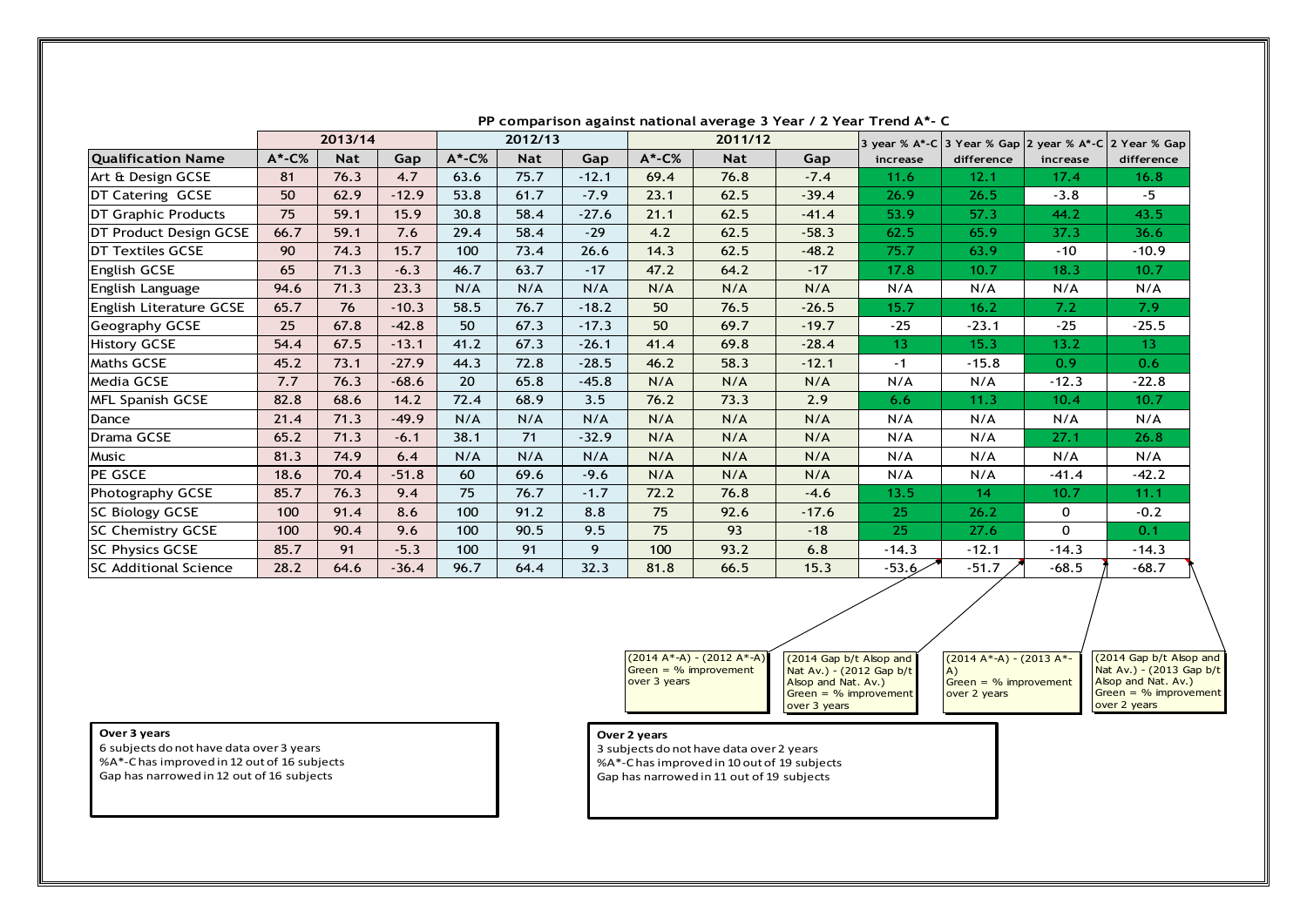|                                | 2013/14<br>2012/13<br>2011/12 |            |            | 3 year % 3LP |            | 3 Year % Gap 2 year % 3LP | 2 Year % Gap |            |         |          |            |          |            |
|--------------------------------|-------------------------------|------------|------------|--------------|------------|---------------------------|--------------|------------|---------|----------|------------|----------|------------|
| <b>Qualification Name</b>      | 3LP                           | <b>Nat</b> | <b>Gap</b> | 3LP          | <b>Nat</b> | Gap                       | 3LP          | <b>Nat</b> | Gap     | increase | difference | increase | difference |
| Art & Design GCSE              | 81                            | 72.9       | 8.1        | 59.1         | 72.5       | $-13.4$                   | 72.2         | 72.5       | $-0.3$  | 8.8      | 8.4        | 21.9     | 21.5       |
| DT Catering GCSE               | 64.3                          | 63.5       | 0.8        | 61.5         | 64.3       | $-2.8$                    | 23.1         | 64.3       | $-41.2$ | 41.2     | 42         | 2.8      | 3.6        |
| DT Graphic Products            | 50                            | 54         | $-4$       | 30.8         | 64.3       | $-33.5$                   | 31.6         | 54.2       | $-22.6$ | 18.4     | 18.6       | 19.2     | 29.5       |
| <b>IDT Product Design GCSE</b> | 77.8                          | 54         | 23.8       | 35.3         | 54.2       | $-18.9$                   | 4.2          | 54.2       | $-50$   | 73.6     | 73.8       | 42.5     | 42.7       |
| <b>IDT Textiles GCSE</b>       | 80                            | 74.5       | 5.5        | 75           | 73.6       | 1.4                       | 42.9         | 73.6       | $-30.7$ | 37.1     | 36.2       | 5.       | 4.1        |
| English GCSE                   | 73.6                          | 69.9       | 3.7        | 48.4         | 68.7       | $-20.3$                   | 56           | 68.7       | $-12.7$ | 17.6     | 16.4       | 25.2     | 24         |
| English Language               | 78.4                          | 69.9       | 8.5        | N/A          | N/A        | N/A                       | N/A          | N/A        | N/A     | N/A      | N/A        | N/A      | N/A        |
| English Literature GCSE        | 51.4                          | 71.7       | $-20.3$    | 53.7         | 71.9       | $-18.2$                   | $\Omega$     | 71.9       | $-71.9$ | 51.4     | 51.6       | $-2.3$   | $-2.1$     |
| Geography GCSE                 | 21.4                          | 61.5       | $-40.1$    | 42.9         | 61.9       | $-19$                     | 37.5         | 61.9       | $-24.4$ | $-16.1$  | $-15.7$    | $-21.5$  | $-21.1$    |
| History GCSE                   | 54.4                          | 61.3       | $-6.9$     | 38.2         | 62         | $-23.8$                   | 34.5         | 62         | $-27.5$ | 19.9     | 20.6       | 16.2     | 16.9       |
| <b>Maths GCSE</b>              | 34.5                          | 69.7       | $-35.2$    | 41           | 67.2       | $-26.2$                   | 39.9         | 67.2       | $-27.3$ | $-5.4$   | $-7.9$     | $-6.5$   | $-9$       |
| Media GCSE                     | 7.7                           | 72.9       | $-65.2$    | 40           | 65.4       | $-25.4$                   | N/A          | N/A        | N/A     | N/A      | N/A        | $-32.3$  | $-39.8$    |
| <b>MFL Spanish GCSE</b>        | 77.4                          | 57.8       | 19.6       | 65.5         | 59.6       | 5.9                       | 66.7         | 59.6       | 7.1     | 10.7     | 12.5       | 11.9     | 13.7       |
| Dance                          | 14.3                          | 67.5       | $-53.2$    | N/A          | N/A        | N/A                       | N/A          | N/A        | N/A     | N/A      | N/A        | N/A      | N/A        |
| Drama GCSE                     | 56.5                          | 67.5       | $-11$      | 42.9         | 67.8       | $-24.9$                   | N/A          | N/A        | N/A     | N/A      | N/A        | 13.6     | 13.9       |
| <b>Music</b>                   | 81.3                          | 67.8       | 13.5       | N/A          | N/A        | N/A                       | N/A          | N/A        | N/A     | N/A      | N/A        | N/A      | N/A        |
| PE GSCE                        | 13.6                          | 64         | $-50.4$    | 60           | 64.1       | $-4.1$                    | N/A          | N/A        | N/A     | N/A      | N/A        | $-46.4$  | $-46.3$    |
| Photography GCSE               | 85.7                          | 72.9       | 12.8       | 62.5         | 72.5       | $-10$                     | 77.8         | 72.5       | 5.3     | 7.9      | 7.5        | 23.2     | 22.8       |
| SC Biology GCSE                | 71.4                          | 80.8       | $-9.4$     | 100          | 84.7       | 15.3                      | 25           | 84.7       | $-59.7$ | 46.4     | 50.3       | $-28.6$  | $-24.7$    |
| <b>SC Chemistry GCSE</b>       | 85.7                          | 79.2       | 6.5        | 100          | 83.1       | 16.9                      | 25           | 83.1       | $-58.1$ | 60.7     | 64.6       | $-14.3$  | $-10.4$    |
| <b>SC Physics GCSE</b>         | 85.7                          | 79.6       | 6.1        | 100          | 83         | 17                        | 75           | 83         | $-8$    | 10.7     | 14.1       | $-14.3$  | $-10.9$    |
| <b>SC Additional Science</b>   | 18.8                          | 57         | $-38.2$    | 83.3         | 61         | 22.3                      | 18.2         | 61         | $-42.8$ | 0.6      | 4.6        | $-64.5$  | $-60.5$    |

**PP comparison against national average 3 Year / 2 Year Trend 3LP**

| (2014 3LP) - (2012 3LP)<br>Green = $%$ improvement<br>over 3 years | $(2014$ Gap b/t Alsop and<br>Nat Av.) - $(2012$ Gap b/t<br>Alsop and Nat. Av.)<br>$Green = % improvement$<br>lover 3 years | (2014 3LP) - (2013 3LP)<br>$Green = % improper$<br>over 2 years | (2014 Gap b/t Alsop and<br>$Nat Av.$ ) - (2013 Gap b/t<br>Alsop and Nat. Av.)<br>$Green = % improvement$<br>over 2 years |
|--------------------------------------------------------------------|----------------------------------------------------------------------------------------------------------------------------|-----------------------------------------------------------------|--------------------------------------------------------------------------------------------------------------------------|
|                                                                    |                                                                                                                            |                                                                 |                                                                                                                          |

#### **Over 3 years**

6 subjects do not have data over 3 years %3LP has improved in 14 out of 16 subjects Gap has narrowed in 14 out of 16 subjects

## **Over 2 years**

3 subjects do not have data over 3 years %3LPhas improved in 10 out of 19 subjects

Gap has narrowed in 10 out of 19 subjects